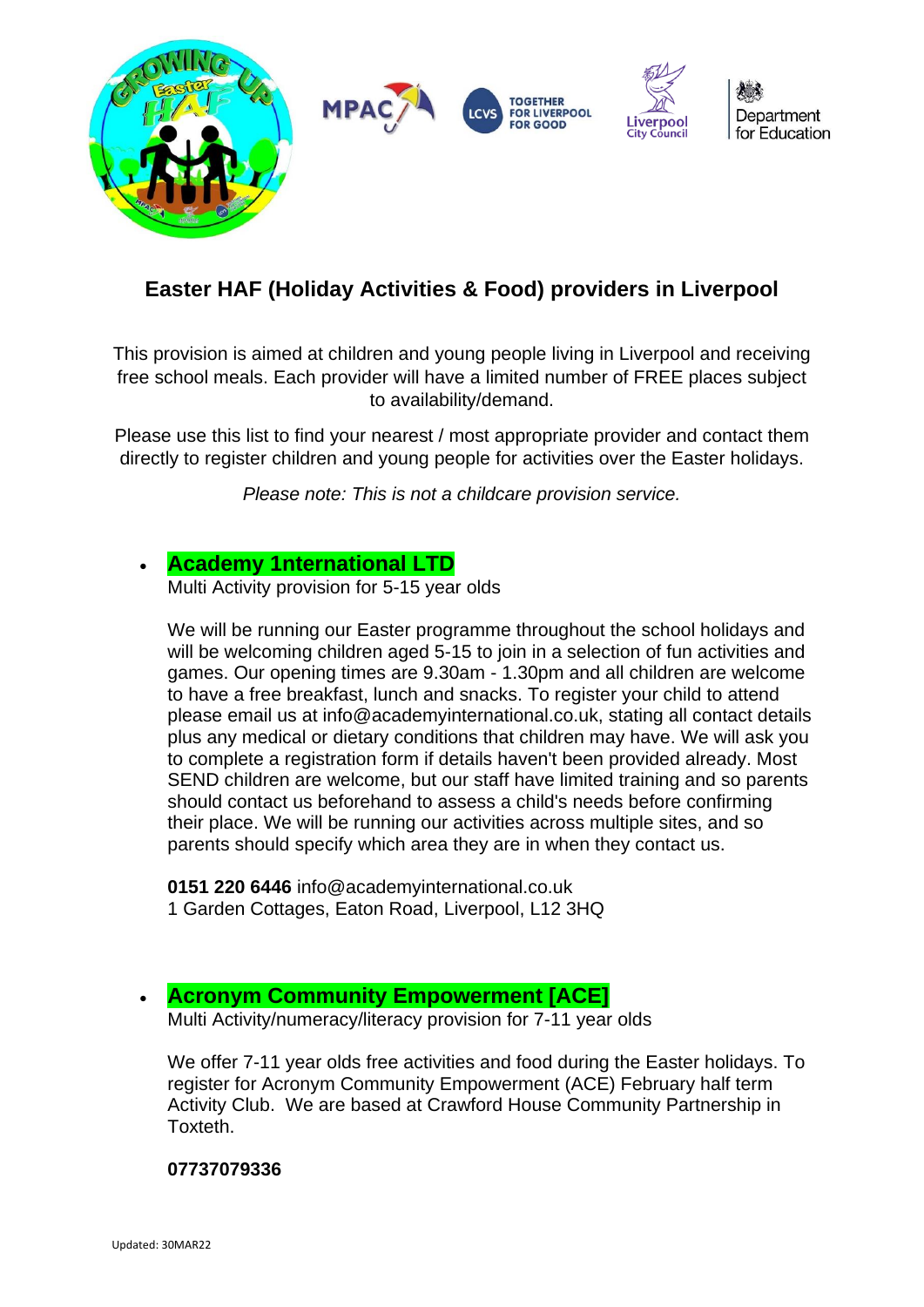## • **[Al-Ghazali Centre](https://alghazalicentre.co.uk/)**

Multi Activity provision for 6 - 12 year olds and 13-18 year olds

Al-Ghazali Centre Easter HAF Programme. Join us for an Easter break holiday full of fun! We have a timetable of amazing activities to keep children and young people active and enjoying themselves from arts and crafts, martial arts, games, movies, IT, gardening and much more. Junior programme for ages 5 - 12yrs starting Monday 11th April - Thursday 14th April and Monday 18th April - Thursday 21st April 2022 from 12pm - 4pm. You must register your child then it is first come first served on each day for the first 60 children. The senior programme for ages 13 - 18yrs runs from Monday 11th April - Thursday 14th April and Monday 18th to Thursday 21st April 2022 from 4pm - 8pm. Children and young people will be provided with free breakfast and lunch/dinner. We look forward to welcoming you all.

## **0151 734 3843**

35 Earle Road, L7 6HA

## • **[Alt Valley Community Trust](https://www.altvalley.co.uk/lifestyleswalton) Walton Sports Centre**

Multi Activity provision for 5-12 year olds

Alt Valley is a provider of Free Half-Term, Easter, Summer and Winter camps for children aged 5- 12 years. Running at Walton Sports Centre, our camp is an excellent choice for school holiday events. Our camps offer an abundance of engaging school holiday activities to keep kids entertained. From sports to outdoor explorations, arts and crafts to team games, our wide range of holiday activities are aimed towards children 5-12 years. Our standard hours are 9am to 3pm Monday 11th April 2022 to Friday 22nd April 2022. Children will be provided with free healthy nutritional food (breakfast, snacks, drinks and lunch) throughout the day.

#### **0151 523 3472**

Walton Hall Avenue, L4 9XP

## • **Anfield Sports and Community Centre**

Multi Activity / Sports

ASCC is a community-based sports centre, which aim to provide high-quality low-cost opportunities to the local community. For our half term provision, we provide a free camp which runs Monday - Thursday between 9.30am - 2pm. Our camps include a wide variety of free activities from football, dodgeball,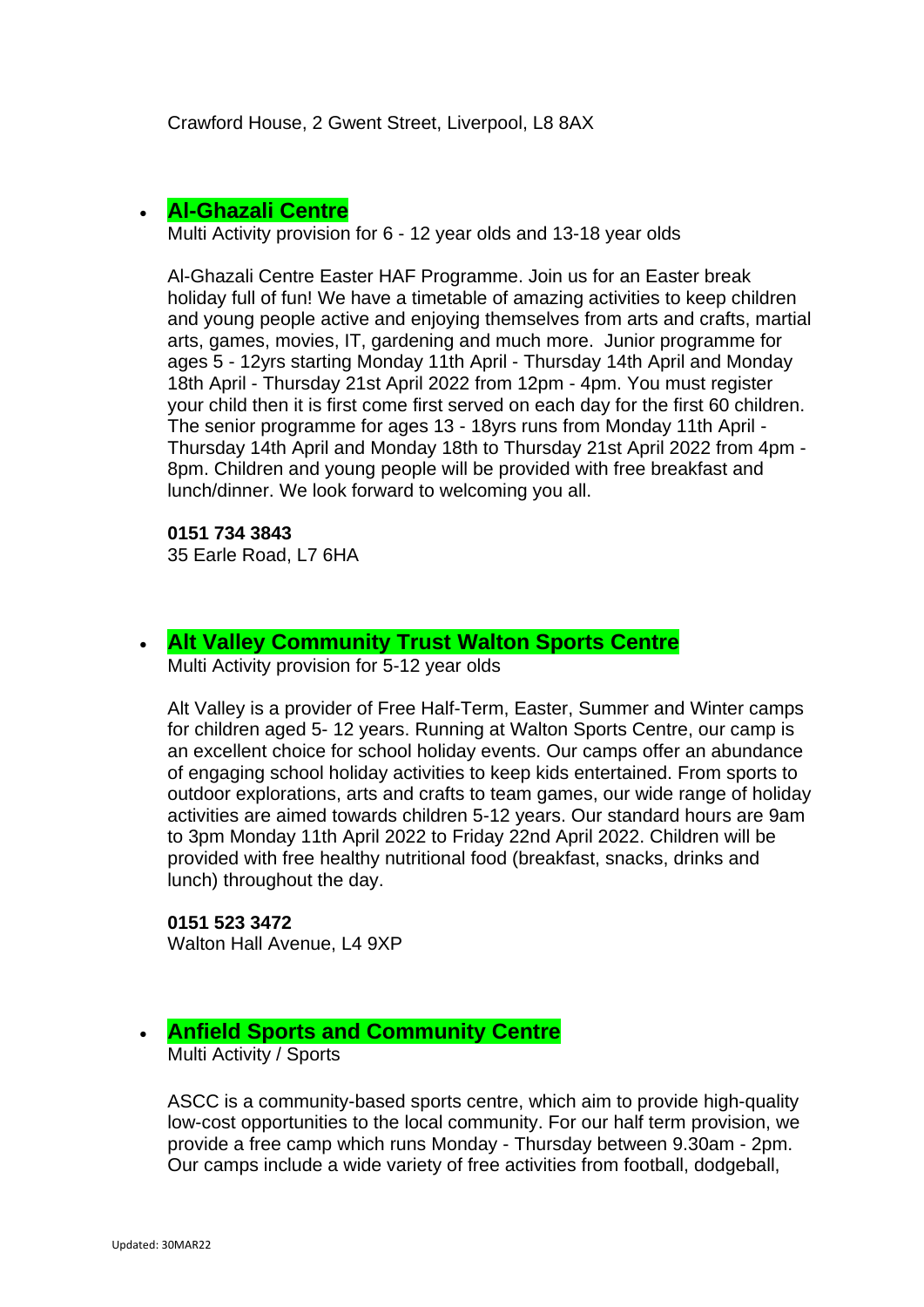arts and crafts, trampolining and much more! We also provide free lunch for all of the young people who attend. After our very successful camps we look forward to our next one to engage with more young people in the local community and provide a fun, free, safe environment for young people.

**0151 263 6186**

Clarendon Road Anfield, Liverpool L6 0AG

## • **Assess Education**

Assess Education is an alternative provision for young people who would benefit from more individualised support. Throughout term time we work with vulnerable young people who have diverse needs engaging them in academic education but also meeting their social and emotional needs. We offer after school support and through the holiday periods run a small child centred activity group aimed at children with SEN. We employ professional behaviour consultants and trained support workers to offer one to one care. Places are limited given the need to provide such individualised support.

Please contact d.robinson@assesseducation.co.uk or call **0151 735 0036** to book a place 260 Picton Road, Liverpool, L15 4LP

## • **[Autism Adventures Training CIC](http://liverpoolautismadventures.co.uk/)**

Multi Activity/Autistic Children

We provide autism friendly sessions for children and young people to access that stimulates them and provides a routine when they are out of school setting.

juliepsimpson@gmail.com Riversdale Rd, Aigburth, Liverpool L19 3QN

## • **[Autism in Motion Liverpool](https://www.aimautism.com/)**

Multi Activity/Autistic children

We will be running 8 sessions over the Easter holidays and these sessions are book in only, which can be done via our Facebook page. Spaces are limited and parents do have to stay on site. At Autism in Motion we support children with autism and similar conditions as well as their families. We do this by providing support to parents and carers with coffee mornings education and training. Alongside this we also have a range of fun and engaging activities for the children after school and during the holidays - siblings are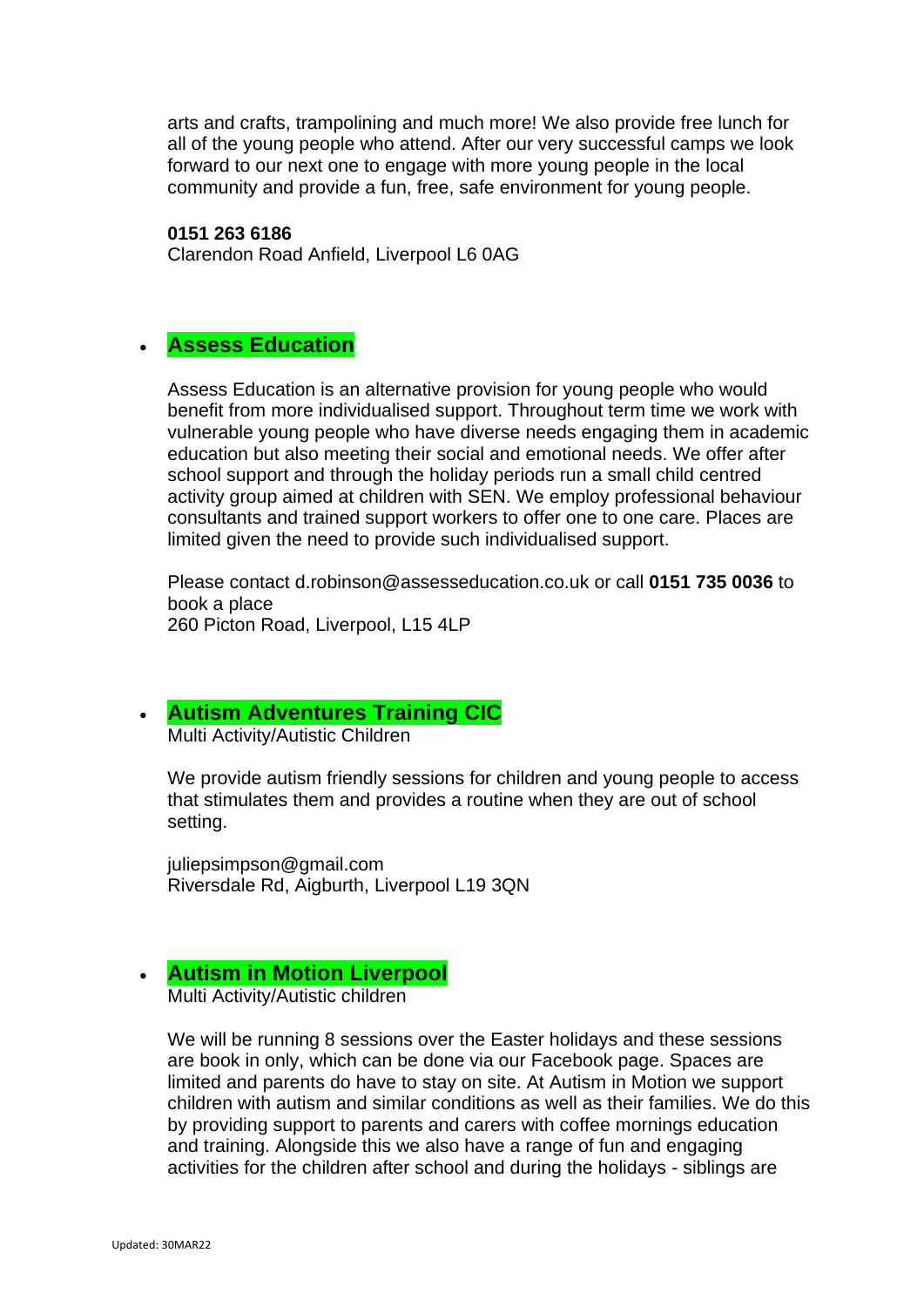always welcome at our sessions.

**0151 525 2225** https://www.facebook.com/aimautism/ St Georges Community Hub, Waresley Crescent, Fazakerley, L9 6BW

## • **[Big Condo Training Academy CIC](http://bigcondoacademy.co.uk/)**

Multi Media provision for 12-16 year olds

Welcome to The Big Condo Academy the home to Liverpool music, media and fashion. We have an awesome April HAF project you are invited to attend. From the 11th April to the 15th April we will be running a music, podcasting and acting project where children aged between 11-16 years old can come to the Big Condo Academy and create their own radio shows, produce their own songs and shoot music videos, acting, performing monologues, presenting, podcasting, recording music, producing, virtual reality and more. Let's take creativity to the next level! Our opening times are 11am until 5pm and all children will receive free pack lunches. Children and young people must be eligible for free school meals. Let's have a spring to remember! You can apply by submitting the registration form on www.bigcondoacademy.co.uk or by emailing management@bigcondo.co.uk Follow us on Instagram@bigcondoacademy to see what we do thanks..

To apply, go to [www.bigcondoacademy.co.uk](http://www.bigcondoacademy.co.uk/) or email management@bigcondo.co.uk

#### **07307 158135**

Unit 1, 7 Paul Street, Liverpool, L4 6DX

## • **Breckfield and North Everton NC**

Multi Activity

BNENC will operate a free Activity and Support programme for young people during Easter Half term. The programme will operate on the following days and times; Monday, Wednesday, Friday and Saturdays from 10.00am to 2.00pm on Tuesdays and Thursdays from 12.00pm to 4.00pm then again from 6.00pm to 9.00pm. Our Easter Programme is aimed at children and young people aged 10 to 17 yrs old in receipt of Free School Meals and living in Anfield Everton wards of the City.

#### **0151 288 8400**

The Breckfield Centre, Breckfield Rd North, L5 4QT

## • **[Central Youth Club LTD](https://www.familiesonline.co.uk/local/liverpool/listing/central-youth-club-liverpool-186457)**

Multi Activity provision for 8-16 year olds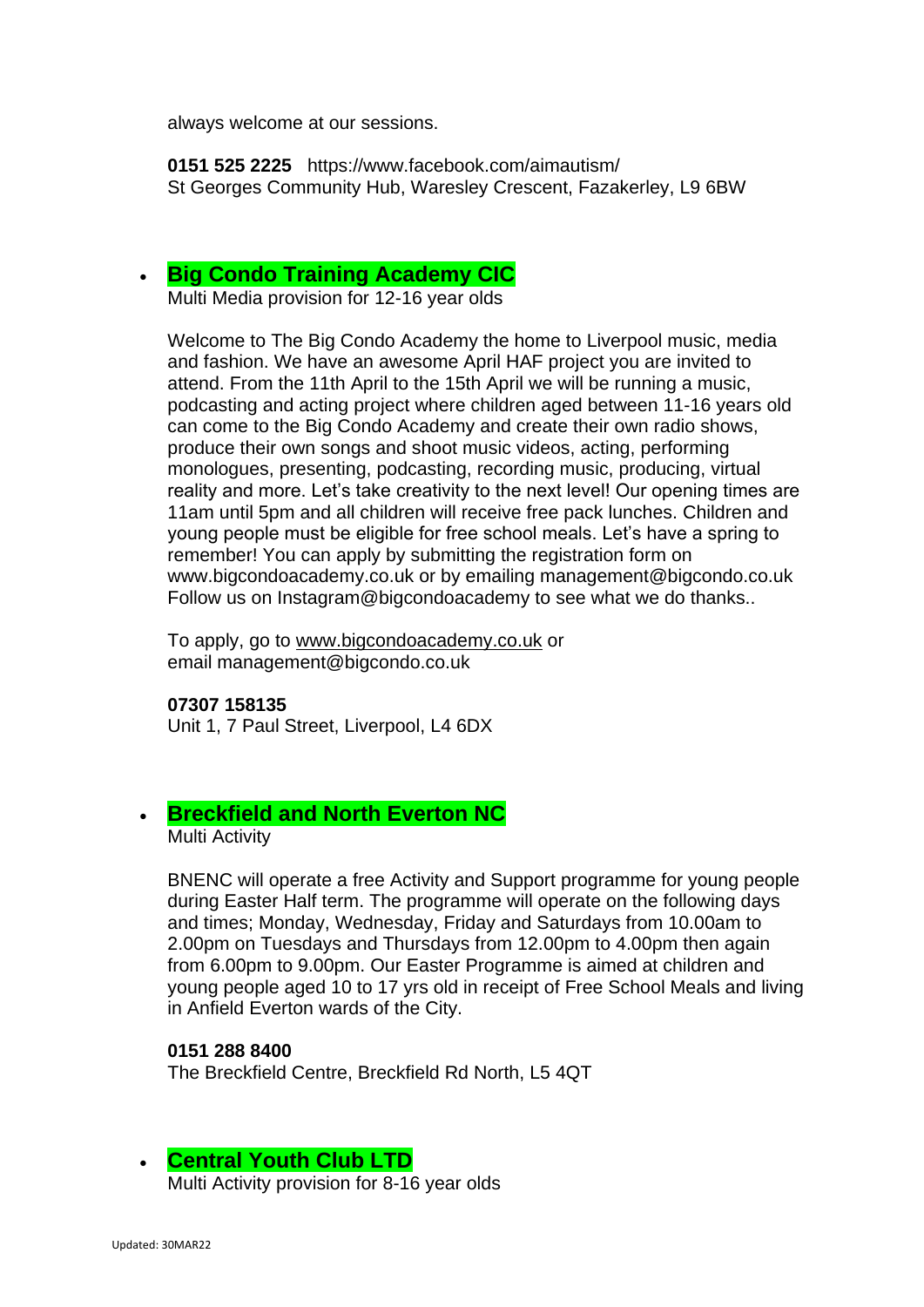Central Youth Club will be hosting an Easter Play Scheme from the 11th to 22nd April 2022, Day times 12-3pm Tuesdays & Thursdays. Evening times 6- 9pm Monday, Tuesday, Thursday & Fridays. We will be providing various activities such as cooking, arts & crafts, sporting activities and table top games for children & young people aged 8-16 years old. Trips out to Crocky Trail, Driving Range and Awesome Walls. Free lunches and evening meals provided. Free access for all children & young people.

**0151 263 3856** 62 Walker Street, L6 1EJ

#### • **[Croxteth & Gillmoss Community Federation](http://www.croxtethfamilymatters.co.uk/home.html)**

Multi Activity provision for 5-11 year olds

Croxteth Family Matters will be running a playscheme this Easter half term with a 'How to be Green' theme. Activities will include sowing seeds and growing herbs and vegetables. We will be incorporating our green theme into creative activities. We are an outdoor playscheme based at Croxteth primary school with full access to their large play area including climbing frames, sports area and nature garden. Lots of fun activities including fun days with inflatables, disco, trips out, dance and drum workshop, discovery and science activities, cold cookery and Easter themed activities including egg hunt. FREE Breakfast, lunch and snacks provided. Parents / carers must pre-register their children before attending. Playscheme will run over the Easter holidays from Monday 11th April - Friday 22nd April 10am - 2pm.

Carers/parents must pre -register

**0151 281 4529** Mossway Hall, L11 0BL

## • **[Croxteth Gems Community Association](https://www.facebook.com/Croxteth-Gems-1764266527136603/)**

Multi Activity

Croxteth Gems Easter Play Scheme will offer a wide range of exciting and fun activities for 8-12 yr olds during the Easter half term. We have days out and a weekend residential planned. All children attending must be registered with Croxteth Gems in order to attend. We provide FREE breakfast and lunch and FREE packed lunches on days out.

#### **0151 547 2664**

Gems Centre, Armill Road, L11 4TR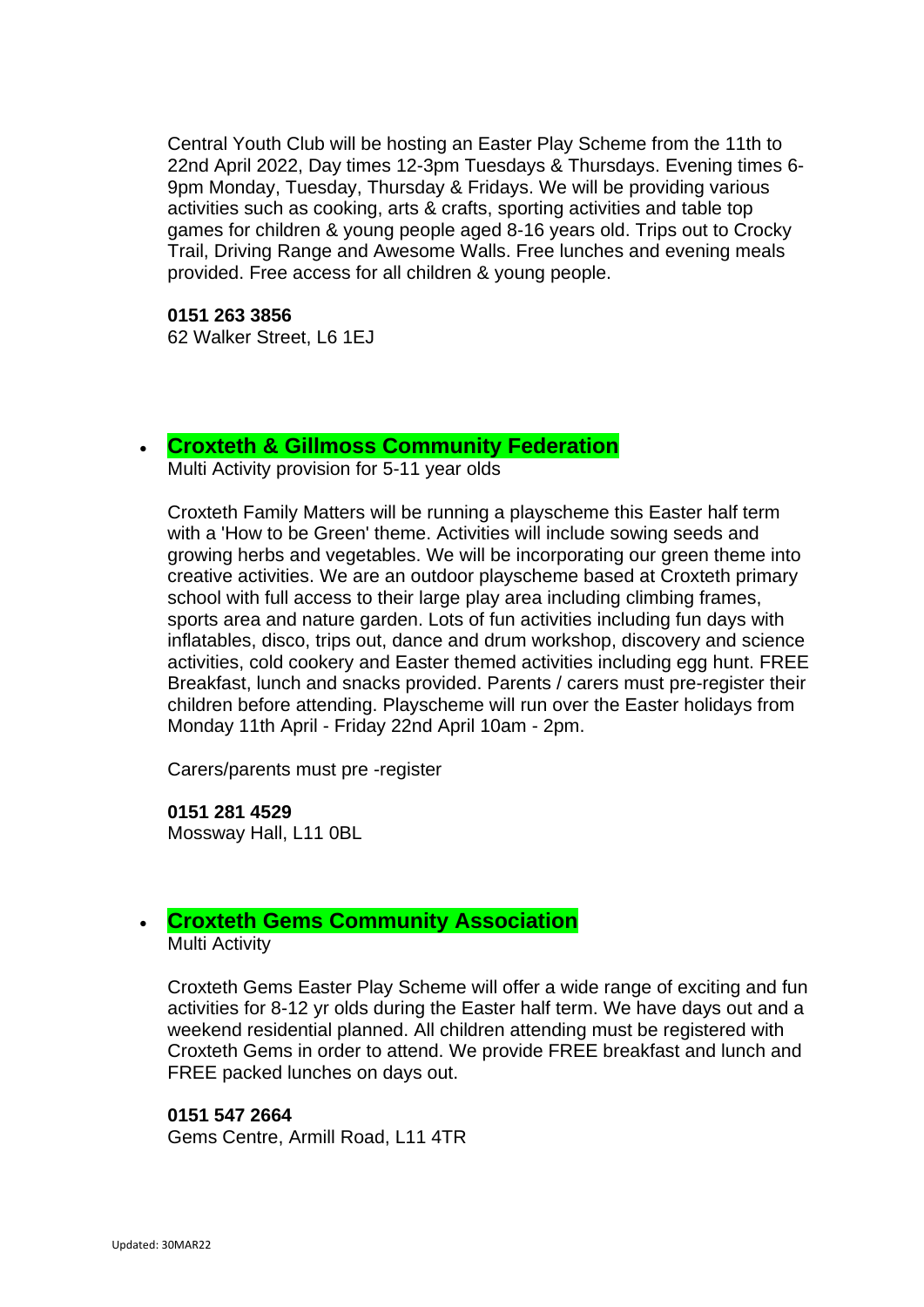## • **[Daisy](https://www.facebook.com/deysbrook.centre/) Inclusive UK**

Daisy Inclusive UK is a disability-led charity that helps to support disabled and vulnerable children, adults and families living in our community. We offer inclusive and accessible activities for all. We will be offering FREE activities and food over the Easter holidays.

Please contact **0151 261 0309** to register 2 Barnes Street, Liverpool L6 5LB

## • **Dudes & Dolls Dream Parties**

Dudes & Dolls have a whole host of fun activities this coming Easter. At our club this Easter we will have lots of Easter Arts & Crafts as well as Easter Baking. Mr Bunny & Mirabela from Encanto will be coming along to have fun with the children in our state-of-the-art disco party venue. We will also for the first time ever have our first ever day trip to our local farm at Croxteth as well as our lovely crystal lady who all the children loved last half term. We are based in Dudes & Dolls Dream parties in Aintree. Activities take place between 9am - 3pm

Please call **07740 080976** to register 12 Hanson Road, Aintree L9 7BP

## • **[Edge](https://www.facebook.com/Ellergreen-Community-Centre-1622527047766550/about/) Hill Youth and Community Centre**

EHYCC is open from 11th April to 22nd April 2022 all children aged from 7yrs to 13yrs are welcome to attend. On a Tuesday evening from 4pm to 7pm young people aged from 14yrs to 17yrs are also welcome. You will have an opportunity to participate in a variety of fun activities such as art and crafts, football, dodge ball, computers games in the gym and much more... FREE Hot food (halal) will be provided each day. Each young person will have to register on arrival.

Please call **0151 263 2921** to register 79 Durning Road, Liverpool L7 5ND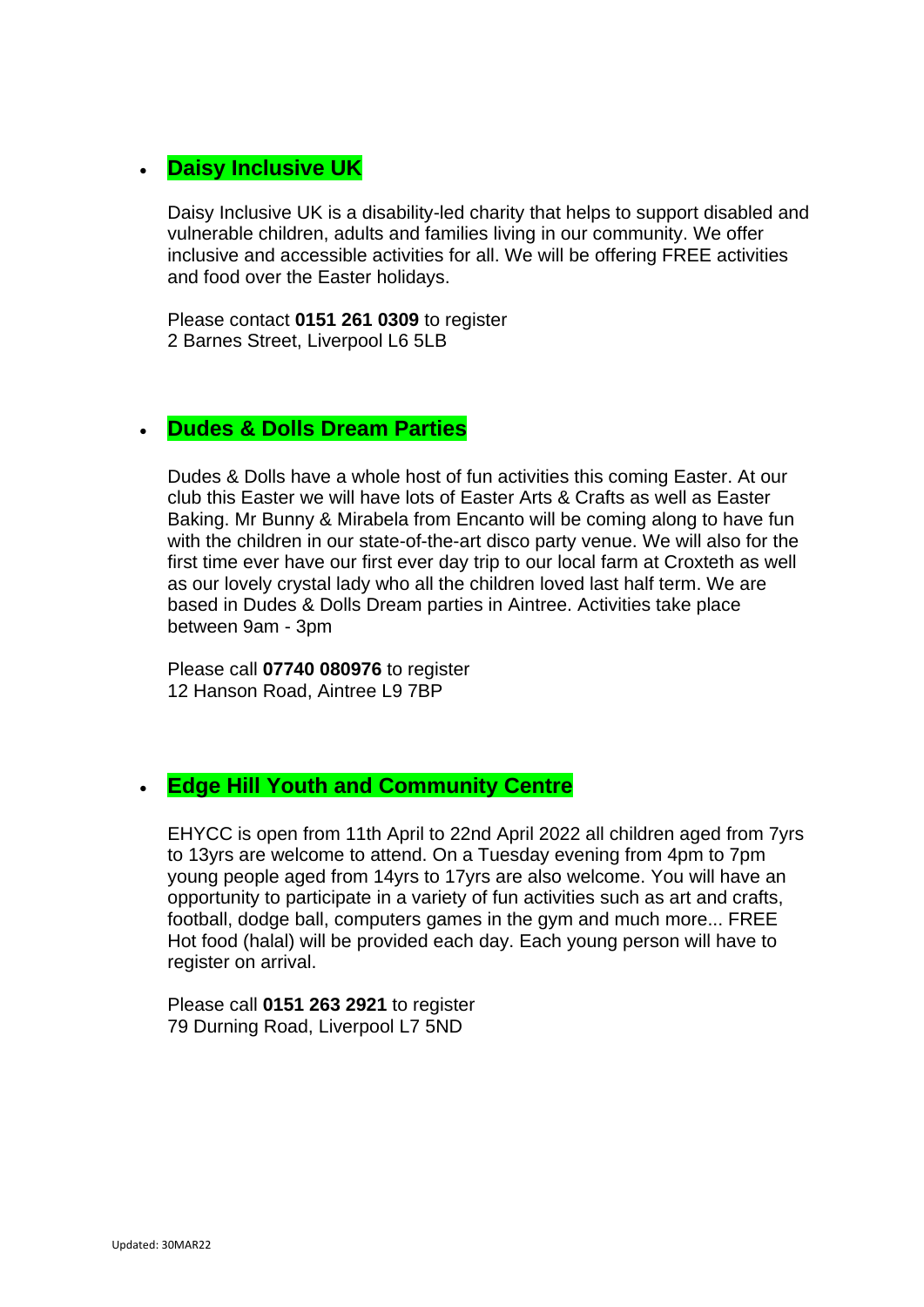• **[Ellergreen Young Peoples Project CIC](https://www.facebook.com/Ellergreen-Community-Centre-1622527047766550/about/)**

Multi Activity provision for 11-18 year olds

We provide open access youth work sessions for young people in the Norris Green ward including Sparrow Hall. We also operate a detached youth work service in the area. In addition to this service during the Easter break we are hoping to offer open access sessions whereby young people can access sports sessions along with healthy eating/cooking sessions. In addition we will also be offering a limited amount of spaces for young people attend regularly a go karting trip, Watersports trip and a Nandos trip.

#### **0151 333 7000**

Ellergreen Community Centre, Ellergreen Road, L11 3DA

## • **[Everton in The Community](https://www.evertoninthecommunity.org/)**

Multi Activity & Disability Friendly provision for 4-11 year olds (siblings welcome)

Children and young people's FREE Easter holiday half term camp at the Peoples Hub for those eligible for free school meals. If you would like to book on, please contact us on: neighbourhood@evertonfc.com

#### **07807 752740**

The Peoples Hub, Spellow Lane, L4 4DF

## • **Friends of Springfield Park**

Multi Activity provision for 5-10 year olds

There will be 2 aspects to our Easter Programme - an Easter Egg Xplorer Hunt / Crafts day for 5-10 years - contact Friendsofspringfieldpark@gmail.com to book. The 2nd part of our programme is all about reaching out to the teens in our community - 11-17 years - giving them activities and educational sessions, knife crime / consent, cooking on a budget.

**07796 993916** Contact friendsofspringfieldpark@gmail.com or yes.coachinglcfyp@gmail.com to book on. Pre - booking essential as we don't want to disappoint anyone Springfield Park, Liverpool, L14 5AH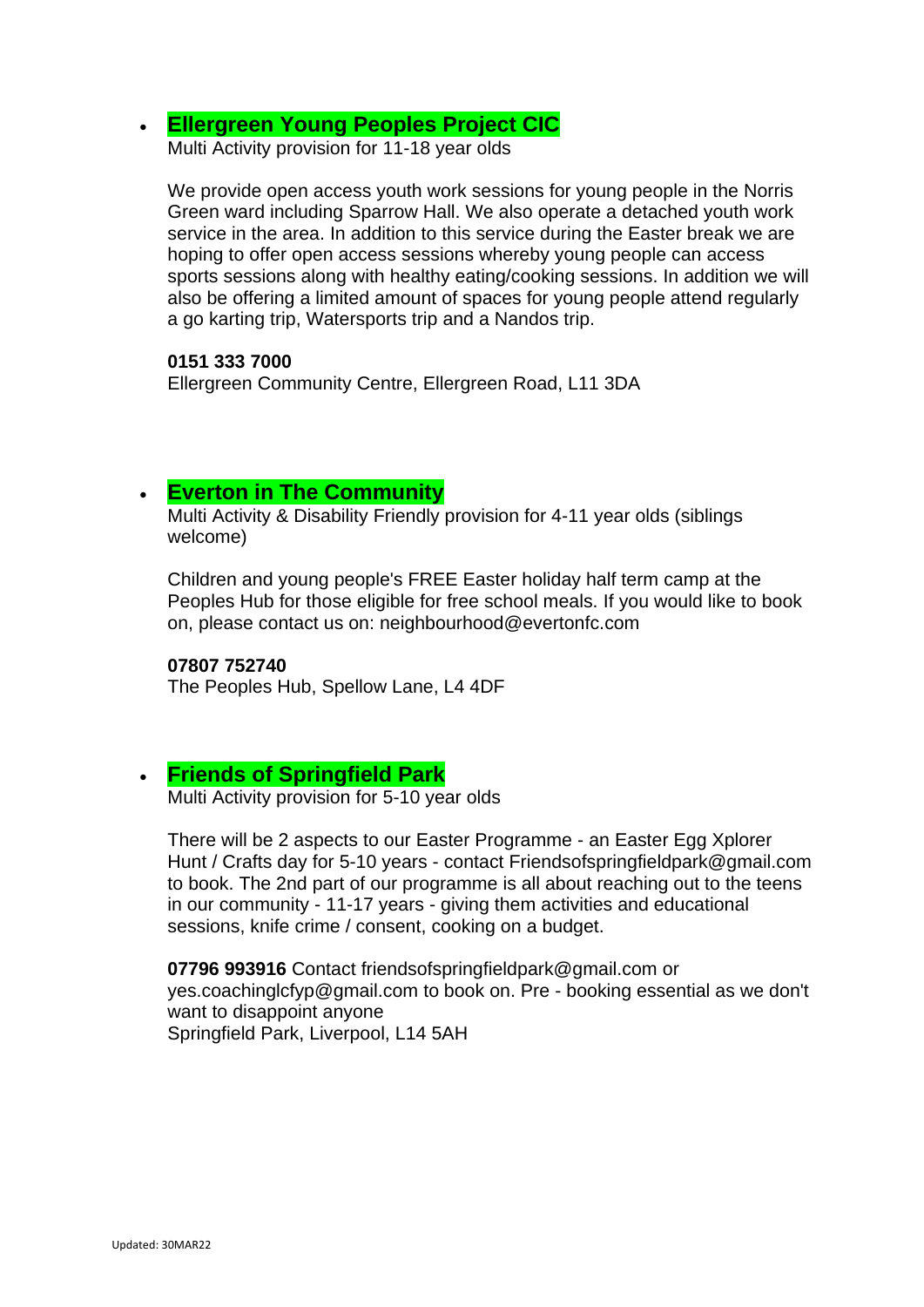## • **Garston Adventure Playground**

We are an Open Access adventure playground for children and young people aged 6-16 yrs. Open Access being children and young people can come and go as they please - we don't provide childcare. We are open Tues, Wed & Friday 12-6pm and Sat 12-4pm. Our Easter programme is varied with a little bit of everything. But please bear in mind if children and young people don't want to do activities they can change at a moment's notice. It's about the young people and what they want to do.

Please call **0151 494 9524** to register Bowden Rd, Liverpool L19 1QP

## • **Glory Worship Church**

Knock! Knock!! Families, parent, legal guardians! Are you worried about what you are going to do with the kids over the Easter holidays? Don't stress - Glory Worship Church is here for you! We wish to invite you to our four days' event this Easter Half Term holiday period. We present to you our tailored services intended to meaningfully engage the children come the 11th, 12th,13th and 14th of April 2022 so they have a fulfilling holiday with our opening times fixed at 10am across all 4 days. Whether it is the terrible fives, the moody teenager, or the shy ones, or children with special education needs, rest assured that we have a host of activities that would be perfectly fitting for EVERYONE across board and with positive experience in hand, we are up for the task and superbly capable to cater for our attendees! Across the four days of our programme, carefully delivered by the best hands, we will host part 4 of our Culture Cook Out event, given the number of praises/referrals received from past episodes of this activity. This rich and very engaging activity seeks to promote healthy nutrition/cooking and healthy living for our beneficiaries. Going forward, we will host part 3 of our Paint & Sip event and to incorporate the element of the season, we intend to engage the children in scavenger Easter egg hunt. These will drive social inclusion, promote resilience, advance positive character and increase the creativity/innovation of attendees. There will be a slot for educational activities like Spelling Bee and Media 103 session for ages 9-16. These will help develop skills and healthy competing abilities. Finally, other sessions will host fun games to allow for greater social interaction, teamwork and relaxation alongside the delivery of bespoke sessions that promote engagement with education/other local services. Following the praises/very encouraging feedback we have received for past initiatives we have successfully delivered (most recent of which was our HAF Winter event hosted in December 2021 and our half term event hosted in February2022), we hope that you will be a part of the awesome jam-packed experience this time around. The kids by now should be buzzing about it already and so should you! So, what are you waiting for? Spaces are limited. Register TODAY…Register NOW \*\*\* FREE FOOD for those children and young people attending activities \*\*\*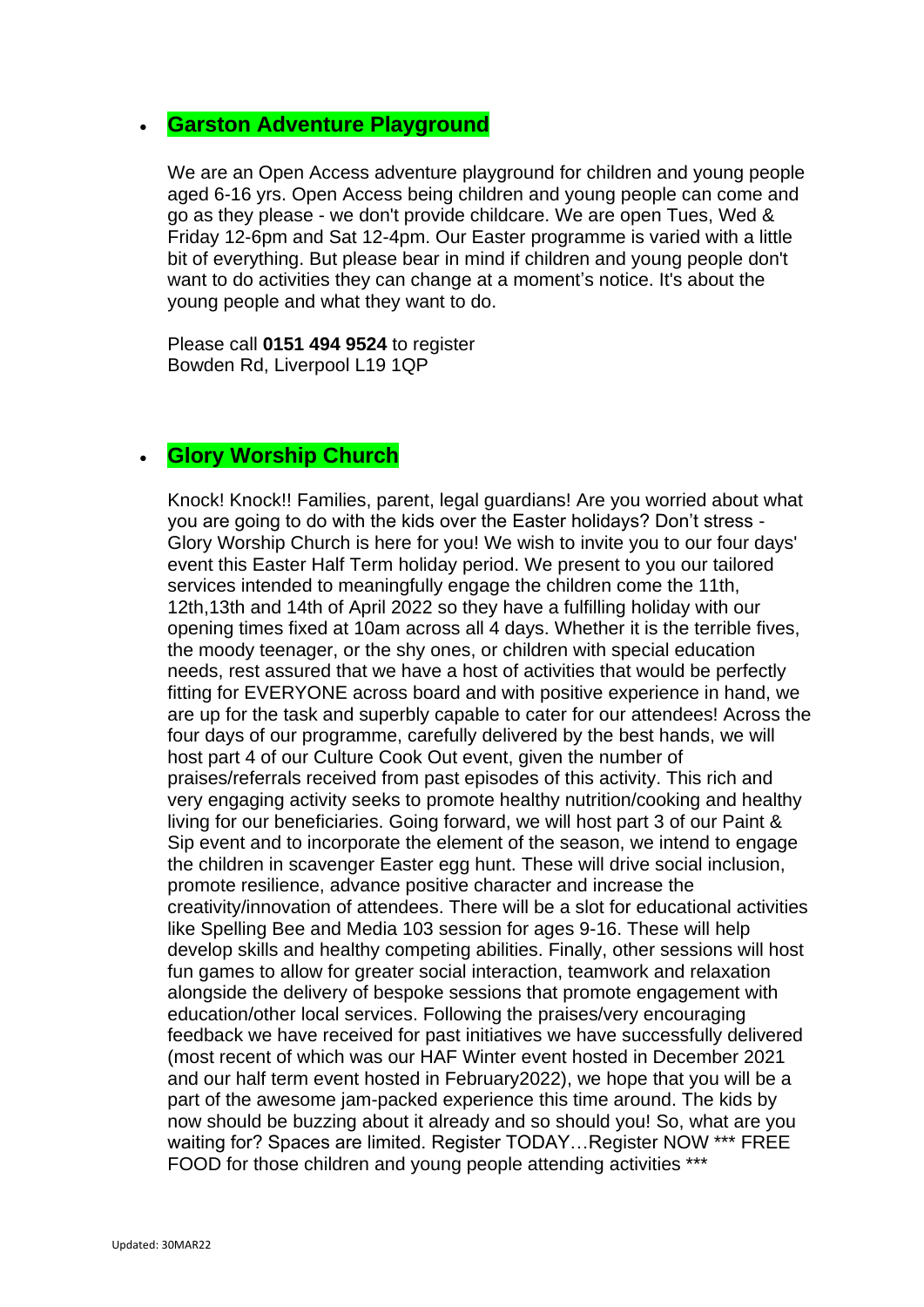Please call **07472 929000** to register 187-189 London Road, Liverpool L3 8JG

#### • **Gold House Hope For All**

Multi Activity provision for 8-16 year olds

Gold House Hope For All is a charity under the umbrella of Christian Gold House Ministry located at @170 Kensington Liverpool L7 2RJ. Monday April 11th-Thursday April 14th, 12 pm -4 pm! We will be running a Fun-Filled half term Easter programme filled with free exciting and educational activities for children in and around the surrounding areas. There will be lots of games, Easter Egg Hunt, Egg & Spoon Race, Egg Painting, Children Entertainer, dance classes, drama, arts & crafts, bouncy castle, goody bags and more, all are welcome! FREE FOOD for those children and young people attending activities.

Please call **0151 792 7955** to register email cghmin7@gmail.com 170 Kensington, Liverpool, L7 2RJ

#### • **[Granby Somali Women's Group](http://www.granbysomaliwomensgroup.org/)**

Multi Activity provision for 6-13 year olds

Join GSWG this Easter Half Term from Tuesday the 12th of April for FREE play, fun, games, arts and crafts, a FREE healthy lunch and some Easter Egg Magic! Based in the heart of Liverpool 8 with limited places. 11 AM TO 4 PM AGES  $6 - 13$ 

**0151 347 7120** 12 Beaconsfield Street, L8 2UU

#### • **Granby Toxteth Development Trust**

Multi Activity provision for 5 – 17 year olds

Granby Toxteth Development Trust will be providing FREE meals and food bags over the Easter holidays. We want to hear from you if your children are in receipt of free school meals and if you believe that you will struggle over the holidays. We will be offering a combination of food - cereals, bread, pasta, beans etc; hot meals and ingredients for you to cook hot meals at home. We also provide slow cookers to help create simple and nutritious meals. Please speak to our staff if your child has food allergies or intolerances. In addition to food we will also be offering a number of FREE fun activities including trips to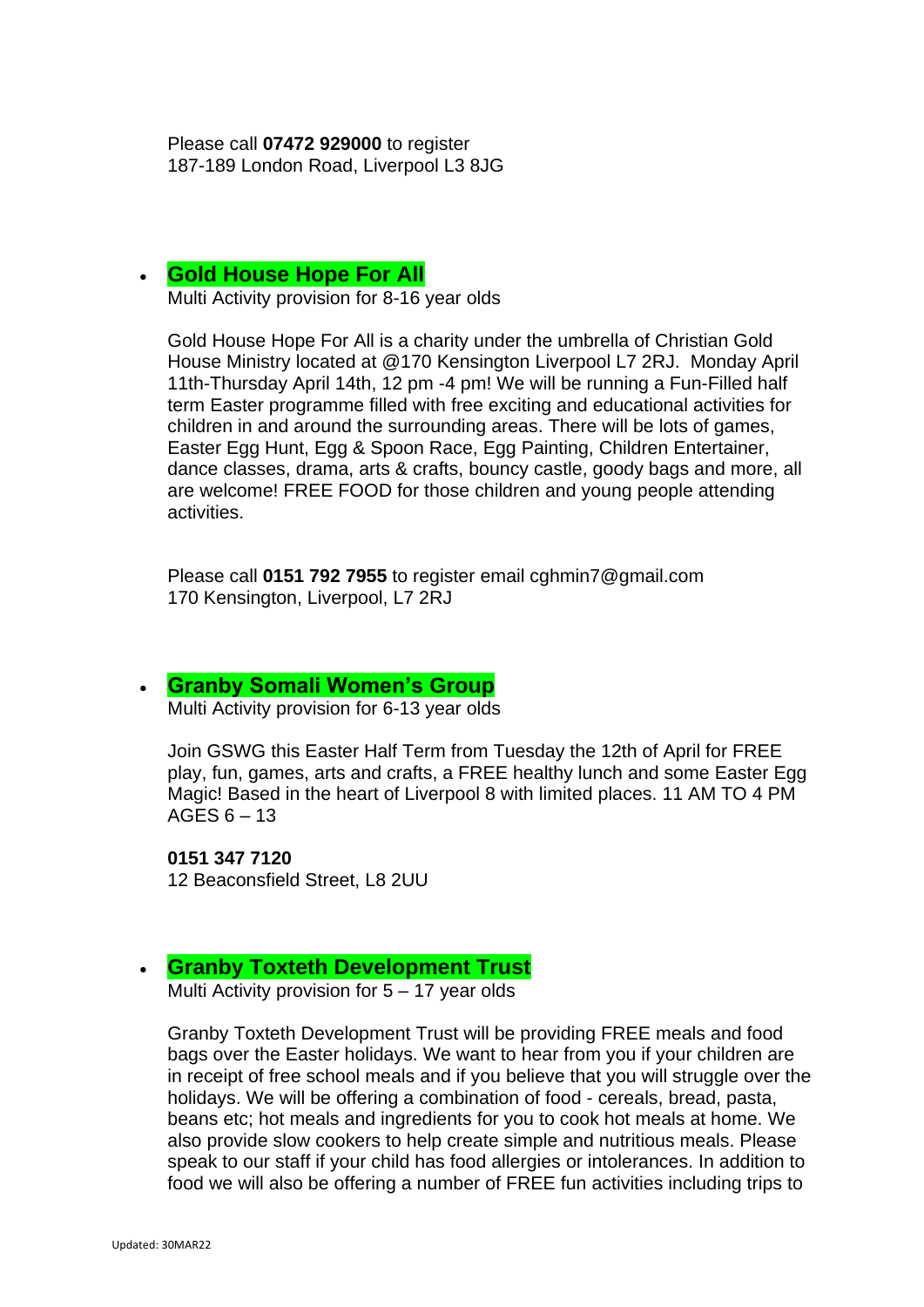Gulliver's World, museums and galleries and Ar'Cain's. Numbers will be limited so we will be prioritising children who come to our clubs and receive food. Speak to our staff and youth workers to find out more. Opening hours over the Easter holidays will be clearly displayed at Granby Toxteth Development Trust on Lodge Lane.

#### **0151 734 4925**

129d Lodge Lane, Liverpool, L8 0QF

## • **[Greenbank Sports Academy \(Greenbank Project\)](https://www.greenbank.org.uk/)**

Multi Activity/Disabled YP/Open Access

Free Children's Holiday Club during April Half Term for children aged 12 -16 (or up to 25 for SEND young people) who receive free school meals. Activities will run 11/13/14/19/20/21/22 April 9.30 am - 15.30 @ Greenbank Sports Academy, Greenbank Lane, Liverpool, L17 1AG. There will be a range of activities available including: Sport and Physical Activity – Football, basketball, badminton, table tennis, Boccia, wheelchair sports, cycling, walking, keep fit, Activity Bingo, Gaming and Art and Crafts. All children will receive a FREE lunch and snacks on the days they attend. To take part, children must be eligible to receive free school meals. However, limited places will be available for those who don't receive free school meals. Sessions are inclusive and so activities are suitable for children with SEN or additional needs. Please contact us to discuss this further, but please note that our staff/volunteers cannot provide any personal care such as toileting or clothes changing. Greenbank endeavour to provide a safe and welcoming environment. Staff and volunteers are DBS checked. All sessions will be delivered COVID secure in line with current guidelines and recommendations. and Art and Crafts. All children will receive a free lunch and snacks on the days they attend. To take part, children must be eligible to receive free school meals. However, limited places will be available for those who don't receive free school meals. Sessions are inclusive and so activities are suitable for children with SEN or additional needs. Please contact us to discuss this further, but please note that our staff/volunteers cannot provide any personal care such as toileting or clothes changing. Greenbank endeavour to provide a safe and welcoming environment. Staff and volunteers are DBS checked. All sessions will be delivered COVID secure in line with current guidelines and recommendations.

**0151 733 7255** / **0151 280 7757** GreenbankHAF@greenbank.org.uk Greenbank Sports Academy, Greenbank Lane, L17 1AG

## • **HoF Academy**

Hof Academy is a chance to learn about all types of makeup from beauty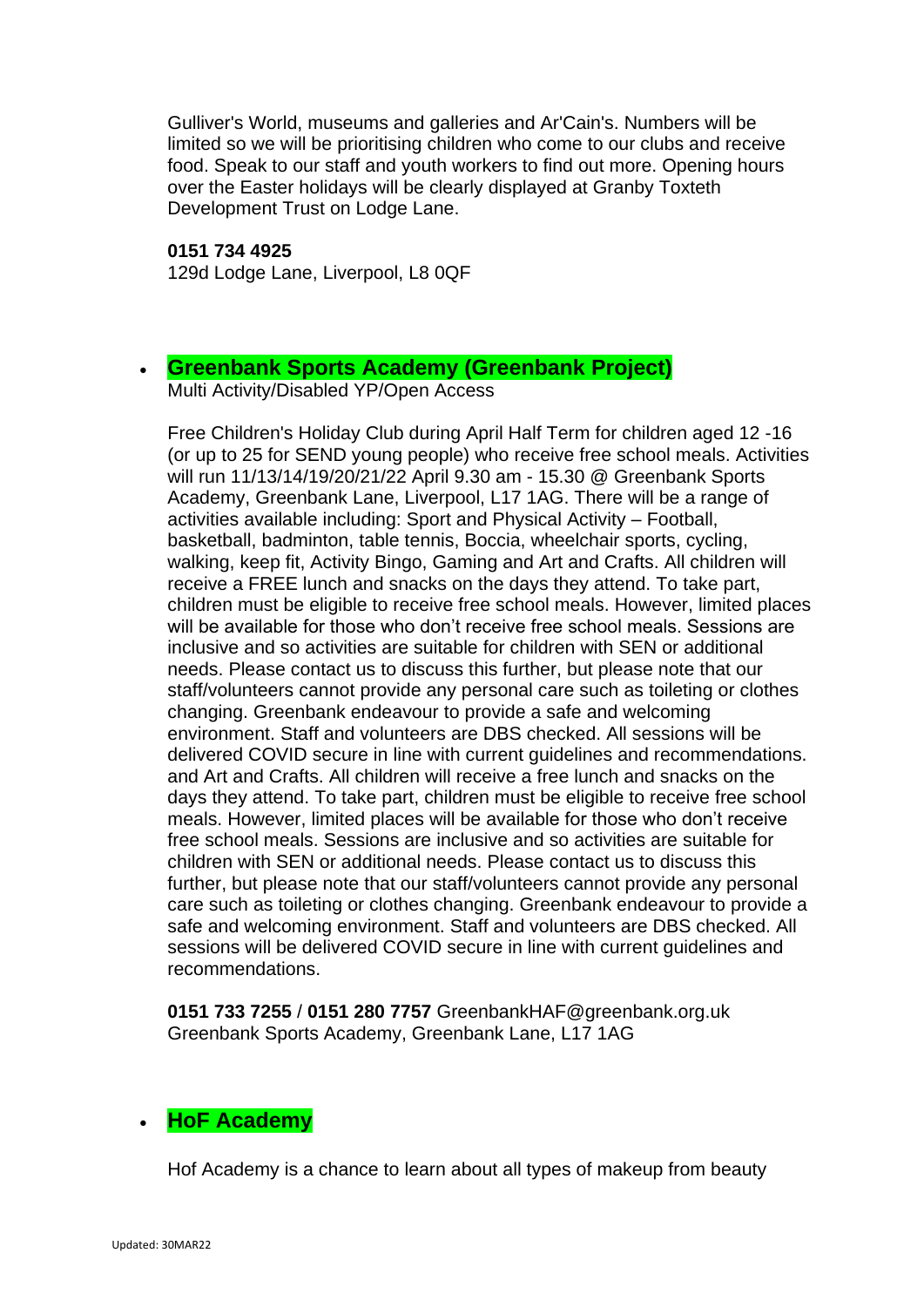makeup to tv/film makeup, special effects makeup and much more. Children will get a chance to design their own makeup looks and then be taught how to apply the makeup and create a finished look. By the end of the course they will have each built up their very own portfolio of the makeup face charts they designed and a photo of the finished looks they achieved which they can take home with them. The start times are 10am - 2pm with FREE lunch and snacks provided daily.

To book please contact Natalie on **07429558728** or email Nataliecrawford@sky.com Based in Kuumba Imani Millennium Centre, 4 Princes Road, Liverpool, L8 1TH

## • **[Kensington Fields Community Association](https://www.facebook.com/Kensington-Fields-Community-Centre-152367372066953/)**

Multi Activity provision for 5-12 year olds

We have been welcoming children and families to our Community Centre for over 20 years. We are OFSTED registered and our team of qualified and experienced youth and community workers will ensure children have fun and make new friends. We offer a safe space and encouragement for children to grow and learn through our programme of activities. We offer a diverse range of activities and there is something for everyone to get involved with. Our Easter Programme will have a Spring theme and will offer an opportunity for the whole family to get involved. The playscheme will run throughout the holidays and will provide FREE breakfast, lunch and snacks and an Easter Hamper. Our activities are designed to be as inclusive as possible. If your child has additional needs you can speak with our Youth Leader to explore how we can support their needs.

**0151 708 9107** 24 Hall Lane, L7 8TQ

## • **Kind Mentors – Liverpool Ltd**

Multi Activity provision for 6-14 year olds

Kind Mentors - Easter Play scheme "let's stay active" will be open to all and will provide 40 children between the ages of 6 to 16 from low income families with the opportunity to become involved in football.

L8, L7 & L15

**07930 578135**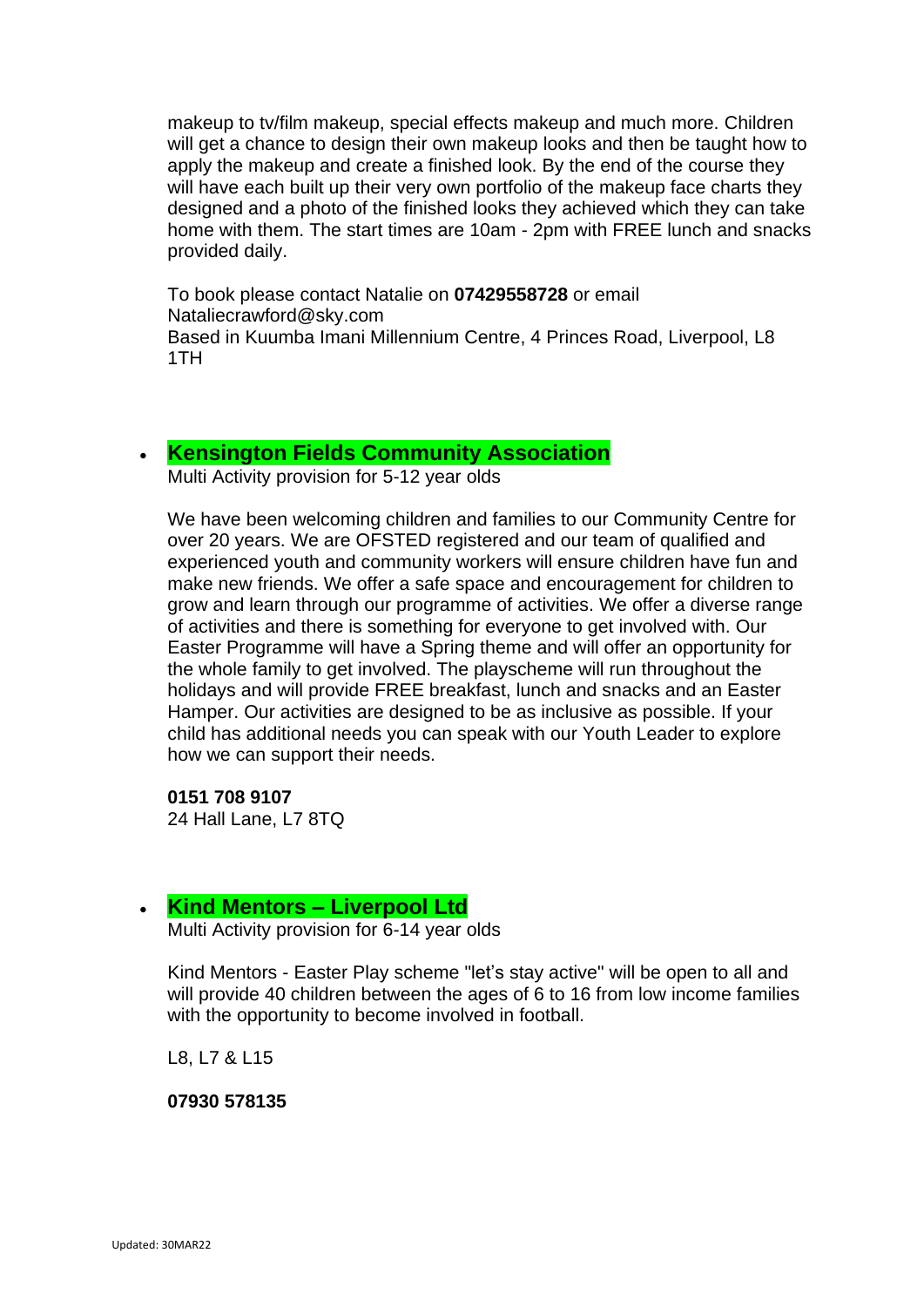## • **[Kinship Carers](https://kinshipcarersliverpool.co.uk/)**

Multi Activity provision for 3-16 year olds \*\*\* specific to Kinship Families only\*\*\*

Are you raising somebody else's child? We have activities for all young people living in the Kinship Family. A chance to meet other children with similar life experiences and make lifelong friendships in a fun, safe environment. Our normal opening times are Monday -Friday 10am - 6pm, with out of hours activities over the holiday periods. We also cater for SEND children so please get in touch to discuss your requirements.

#### **0151 270 2108**

Ellergreen Community Centre, Ellergreen Road, L11 2RY

## • **KKZ Coaching**

\*\*\* FREE Football camp \*\* FREE Food \*\* This is scheduled to be our best camp, we have two full weeks of sports and fun with our expert coaches. We have the use of the indoor performance centre and also the newest football technology in Fun first football.

Please email **shaun@kkzcoaching.co.uk** to register

• **[Leisure United Football Hubs](https://leisureunited.com/)** *\*\* Targeted only to children and young people in receipt of free school meals \*\**

Football Camp for 5-15 year olds

Leisure United Football Hubs5 star Football, Multi-Sports and Fun! From 10.30am to 3pm a day come and join FA Football Coaches at the best football venues in the country for during the holidays. The project is for 5-15yr olds. A choice of football and sport activities available. Indoor and outdoor. Nutritional meals and health and well-being workshops are included. Get the whole family active with Leisure United. Get in touch with our centres now! Booking is essential. \*\*\* LU Hubs are fully accessible and can cater for SEND children. Please contact centres in advance of the programme to prepare an access and support plan for your child.

**Simpson 0151 486 7307** Hillfoot Road, L25 7UJ

**Jericho Lane 0151 727 3879** Otterspool Drive, L17 5AR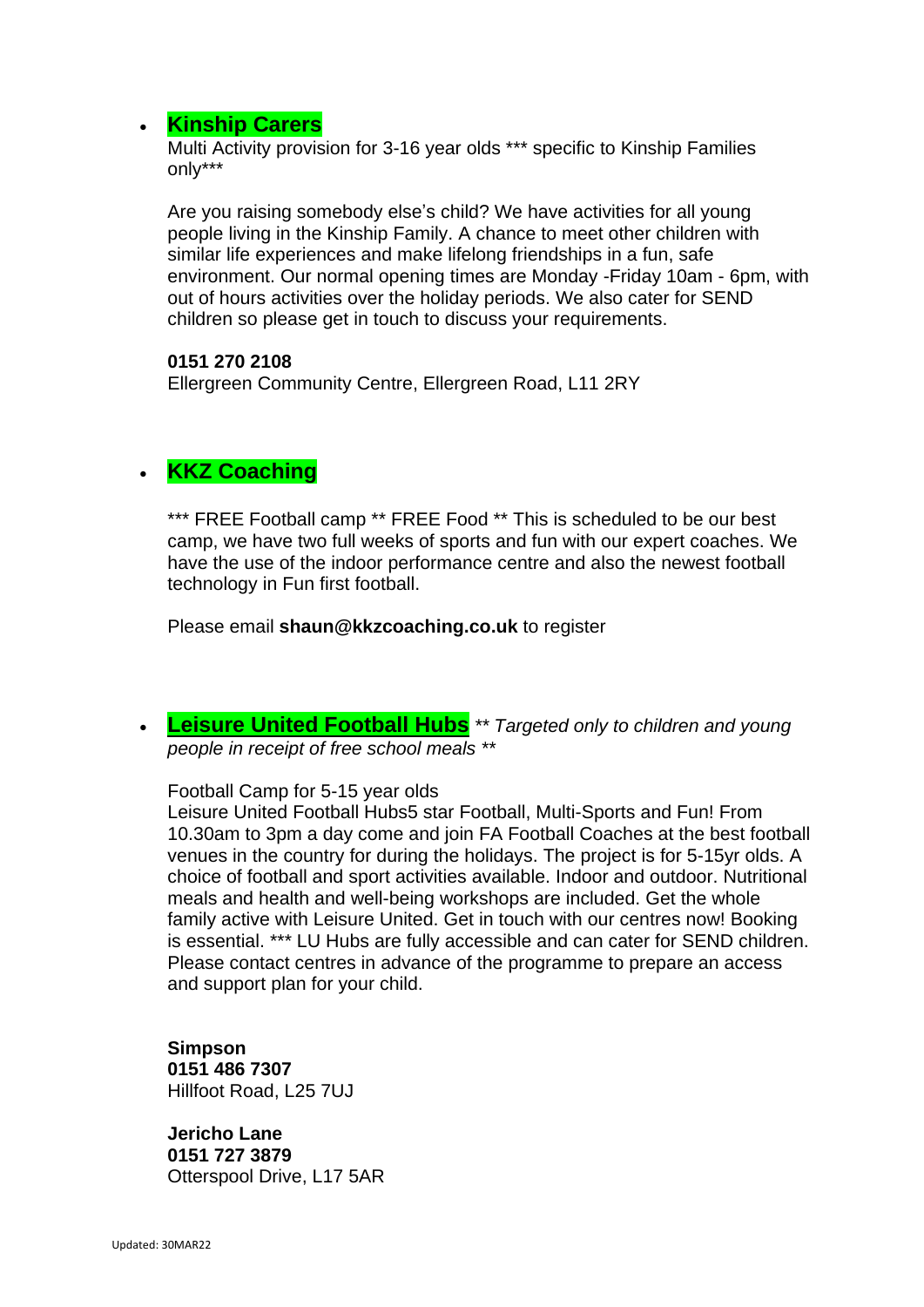**Heron Eccles 0151 724 3765** Abbottshey Avenue, L18 7JT

#### **Jeffrey Humble**

**0151 523 7922** Long Lane, L9 6AG

## • **KMC Community Projects**

KMC Community Projects are a social enterprise company which provides FREE Sports, Activities and Food to Children between the ages of 5-12 years old. We will once again be providing an Easter Camp for Speke/Garston and surrounding wards during the Easter half term holidays, and providing a nutritious FREE lunch and drinks for all children every day. Times: 9.00am - 1.00pm Dates: 11-14th April and 19-22nd April Venue: The Academy of St Nicholas School in Garston.

Please call **07889 875987** to register The Academy of St Nicholas School, Garston, L19 5NY Cardinal Heenan school, West Derby, L12 9HZ

## • **[Liverpool Arabic Centre \(LAC\)](https://liverpoolarabiccentre.org.uk/)**

Multi Activity provision for 5-16 year olds

Liverpool Arabic Centre (LAC) is pleased to offer free half term activities for children on free school meals and aged 5-16. To guarantee a place for your child, please come to our office and fill registration form. Places are limited, based on first come first served. FREE healthy meal and activities will be provided for all children. For more information please call: 07939006726 OR 0151 7272855LAC address: Office 6-7, Tiber Street, Liverpool L8 0TP

#### **0151 727 2855 / 07939006726**

Toxteth Fire Fit Hub115 Upper Warwick St, Toxteth, Liverpool L8 8HD

## • **LFC Foundation**

Multi Activity provision for 5-16 year olds

LFC Foundation is the official charity of Liverpool Football Club. We use the power of the badge to engage with the community and create opportunities for young people and families in the Liverpool City Region. Our camps aim to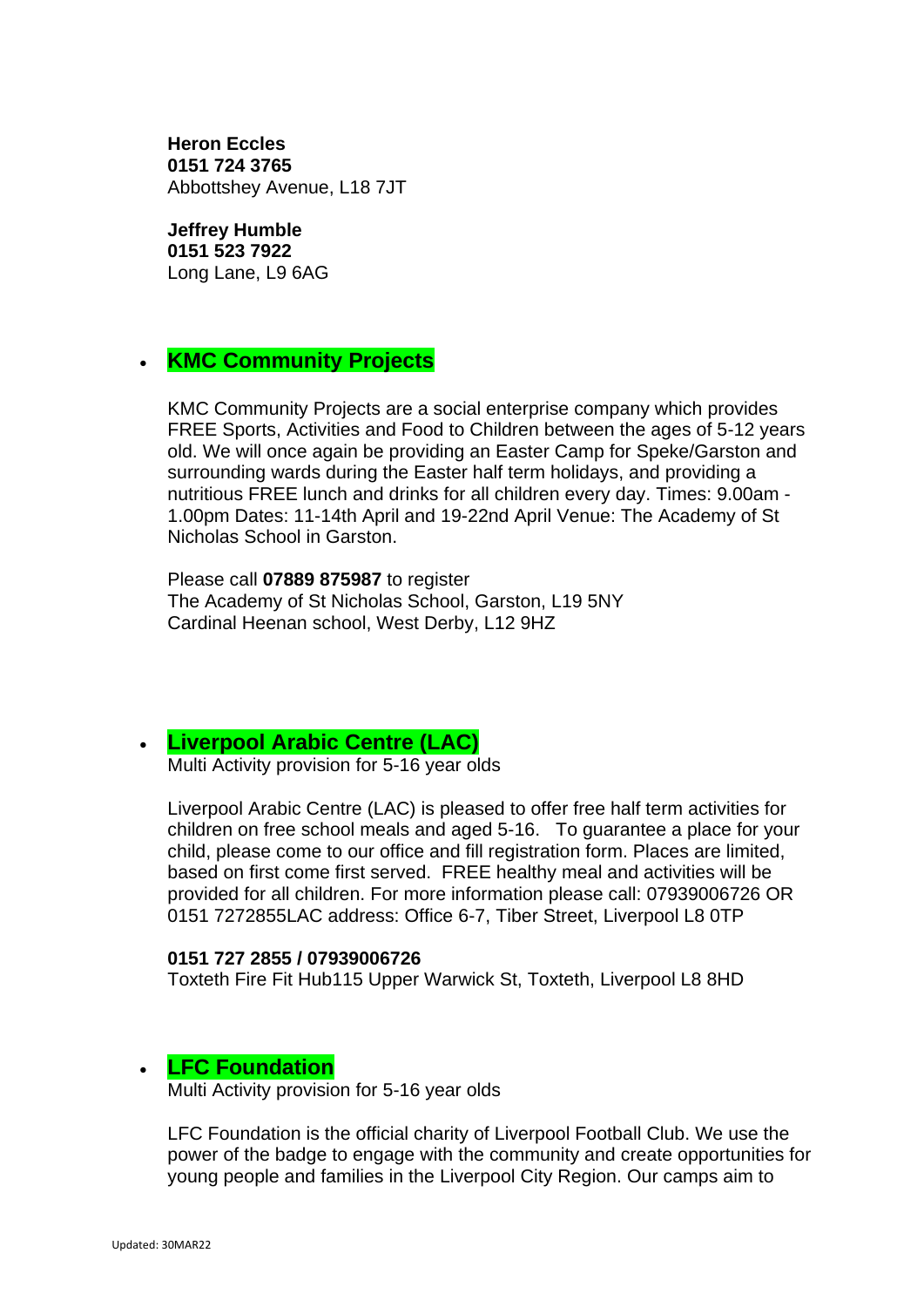develop each and every child utilising the FA's Four Corner Model, focusing on technical, physical, social and psychological components of football (in football specific camps). The camp is delivered during the school holidays, FREE OF CHARGE and our aim is to put a smile on every child's face in a safe, enjoyable learning environment. \*\*\* FREE ACTIVITIES AND FOOD \*\*\*

#### **0151 432 5675** lfcfoundation@liverpoolfc.com

C/o Anfield Sports and Community Centre, Clarendon Road Anfield, Liverpool L6 0AG

# • **Liverpool Lighthouse**

Multi Activity

Youth Connect at Liverpool Lighthouse in Anfield are running a FREE Easter holiday music and drama programme Monday-Friday from the 11th-15th of April for children and young people aged 8-16. The 8-11s programme will run from 9.30am to 12.30pm each day, 11- 13s programme will be 12pm-2.30pm and the 14-16s programme from 3pm-5.30pm. The 8-11s programme will be mixed creative activity and the 11-13s and 14- 16s will have a choice of drama or music production activities for the week. All young people will have a chance to perform their work to friends and family on Friday. Booking in advance is required and young people will need to sign up for the full week. There will be a FREE healthy, delicious hot meal provided every day, with cooking workshops for the whole family happening during the week. Children with SEND are welcome, please mention any additional needs in your booking email or phone call so we can discuss your child's needs and arrange any support required.

Email info@liverpoollighthouse.com or call **0151 476 2432** to book your place. 133, Oakfield Road, Anfield, Liverpool L4 0UF

#### • **[Liverpool Six Community Association](https://liverpool6community.wixsite.com/website)**

Multi Activity Provision for 5 – 16 year olds

\*\*\* FREE FOOD AND ACTIVITIES \*\*\*

#### **0151 260 1297**

Liverpool Six Community Association, Housing Office, 99 Queens Road, Everton, L6 2NF

• **[Marybone Youth Community Association](http://www.marybone.org.uk/)** Multi Activity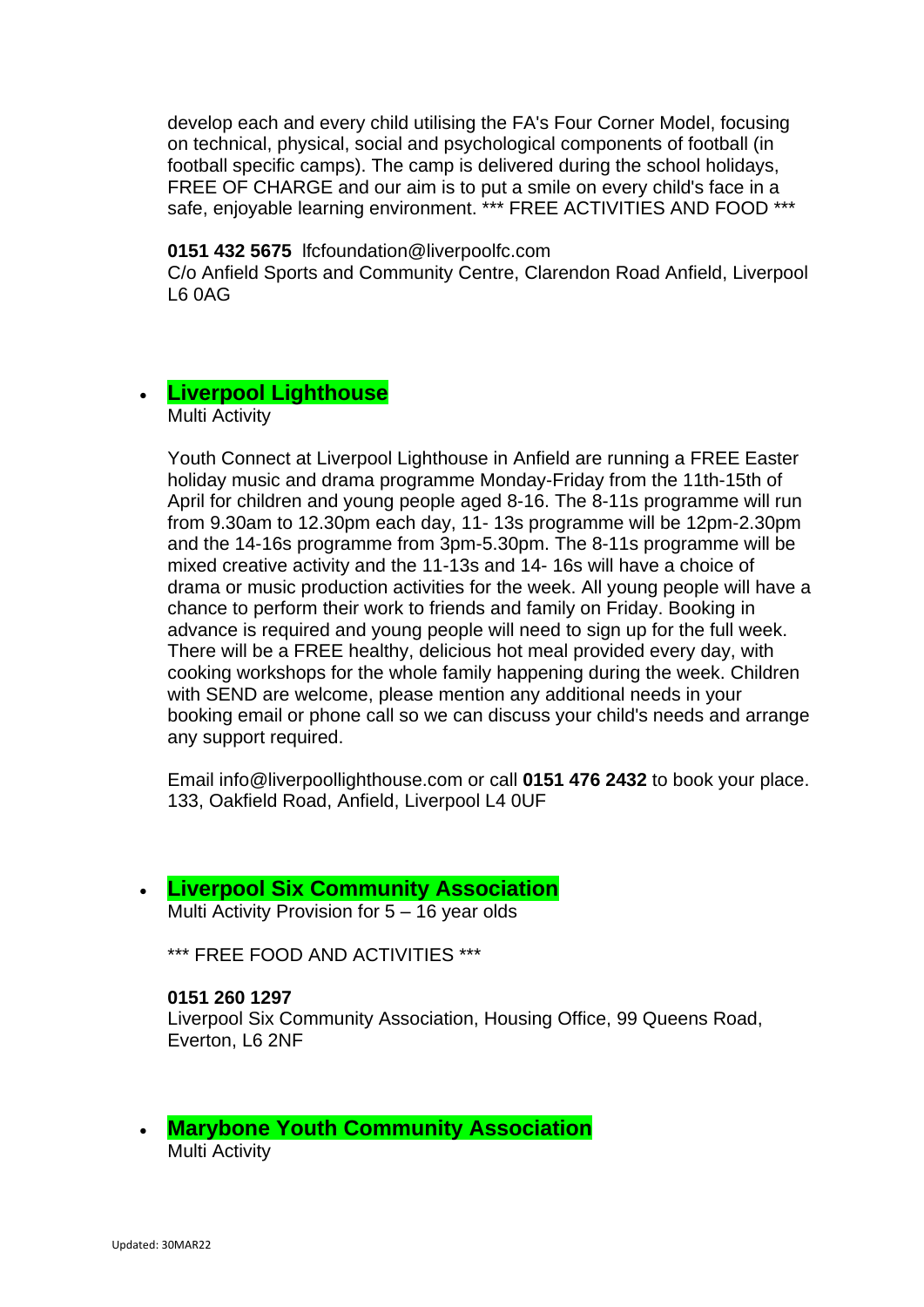The Marybone Easter playscheme will be open 10-00am to 2-00pm and is located in the Central ward \*\*\* FREE ACTIVITIES \*\*\* FREE FOOD \*\*\* Ages 5 – 16

**0151 236 3865** Addison Way, L3 2EW

#### • **[Merseyside Domestic Violence](https://www.mdvs.org/) Service Ltd** Multi Activity

We will be supporting families, children and young people over the Easter School Break. The HAF Easter programme timetable will begin on the 11th April 2022 to 22nd April 2022. Daily from 11 am to 4 pm VENUE St James Community Centre Upper Pitt Street L1 5EZ please contact us for directions (next to St James Health Centre). FREE Healthy foods and play activities and outings available during Easter school break. Ten days packed with fun and games and nutritious food for children and young people aged from 4 years to 16 years. Families on a low income - free school meals and in need all welcome. Arabic-speaking staff and other languages supported. Professionals wishing to refer families, please contact us. Do not miss out. Broader support is available. Please do not be isolated this is a FREE event with lots of opportunities for children and young people to experience new adventures and make new friends and learn new skills and confidence. We are here to support those marginalised and in need. All welcome.

#### **07780 948890 / 07874 862386**

Events will be held at the St. James Centre, Liverpool, L1

#### • **[Methodist Centre](https://www.familiesonline.co.uk/local/liverpool/listing/the-methodist-centre-190912)**

Multi Activity provision for 7-13 year olds

The Methodist Centre is a youth and community resource delivering youth, play and community activities in the Princes park area of Liverpool. The primary aim of the Centre is to help and support children young people and families with a specific focus on working with groups who are marginalized and disadvantaged. The Centre has been in operation since 1967 and has built a strong trusting relationship with the local community. We deliver after school junior and senior clubs, kids holiday schemes, girl's activity sessions, youth advice residentials, youth training and volunteering. Activities include performing arts - Dance, music and, performance, sports - football, basketball, athletics, arts and crafts, cookery and many more fun activities. We also run an Outreach programme which delivers anti-gun and knife crime projects engage young people who hang on the streets encouraging participation, mentoring and giving active support to youngsters who are at risk to gangs and Youth violence. The outreach programme also includes support for local families, with a specific focus on supporting our members and their families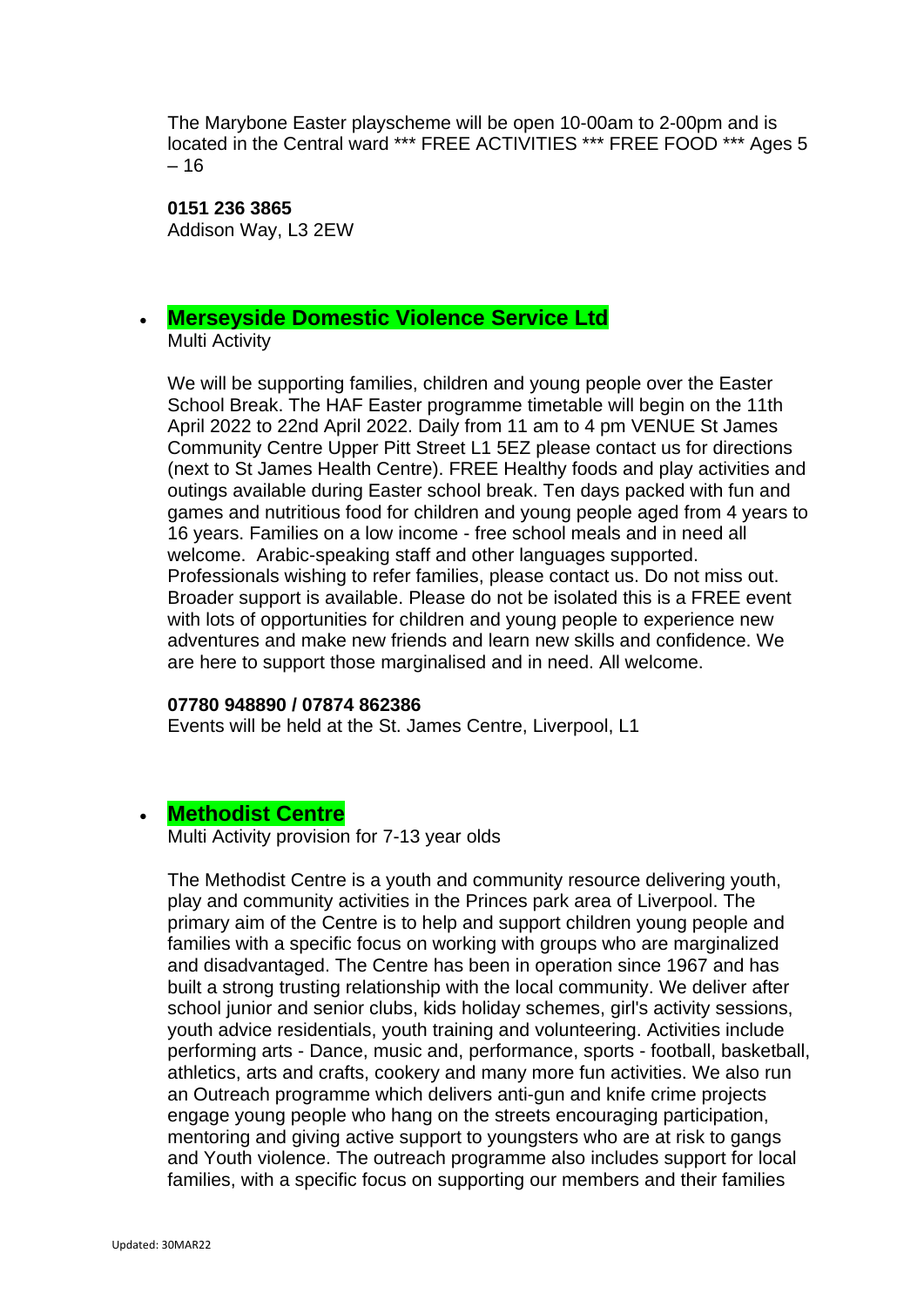this, our offer of food parcels for children and families in need of support with the day to day issues of everyday life. Methodist Centre opening times After school youth clubs - 4.30-9pm Tuesday Wednesday, Thursday. Monday and Friday project evenings from 5 -7pm Half term and Holiday clubs opening hrs. - Daytime 11-4pm - evening -6pm-8pm Monday Tuesday Wednesday Thursday and Friday. Everyone Welcome

**0151 727 2035** Beaconsfield Street, L8 2UU

## • **Netherley Youth and Community Initiative**

Free playscheme for all families who have children from the ages of 8 years and over. Children under 8 years can attend with their parents due to staff ratio. Free day trip for all children in attendance to the Play scheme. Free residential to Yorkshire for children accessing the centre. Open door access including FREE snacks and breakfast and access to cookery each day to take your meal home after the session. Every one welcome - come along and have fun this Easter at NY&CL

Please call **0151 4876421** to register or email sharon@nyci.co.uk

## • **Muslim Women's Youth, Sports & Education Forum**

Multi Activity provision

We will be running an Easter half term playscheme for children living in Liverpool L8 \*\*\* FREE Activities and food \*\*\*

Please call **0151 735 0321** to register or email hayadi2006@yahoo.co.uk 51 Granby Street, Liverpool, L8 2TU

## • **New Beginnings – [Improving Lives CIC](https://www.nbil-community.org/)**

Multi Activity provision

New Beginnings - Improving Lives CIC are running various programmes across Easter half term. Contact us to register your interest in our FREE Football, Easter Hunt or our fun interactive day's out. We can also Cater with children with SEND please contact us further to discuss your child's needs.

info@nbil-community.org Contact: **07521453600** 63 Rocky Lane, Anfield, L6 4BB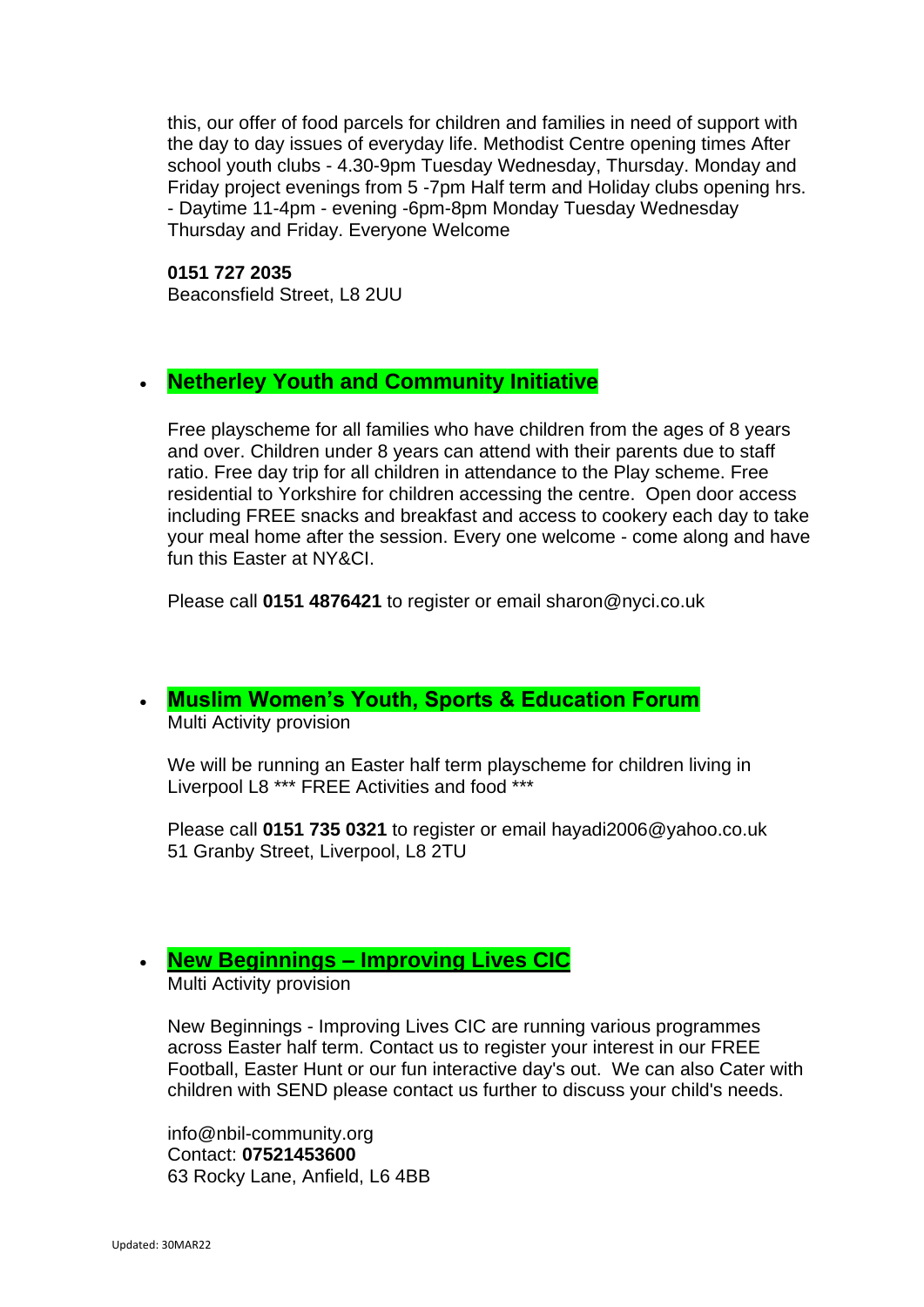## • **[Norris Green Community Alliance](https://www.facebook.com/NorrisGreenCommunityAlliance/)**

Multi Activity provision for 5 and a half – 12 year olds

Norris Green Community Alliance is running Easter Playscheme at Scargreen Recreation Park Monday 11 April to Friday 22 April (Closed bank holidays) all welcome. Lots of outdoor activities and Easter craft places limited 1st come 1st served thank you \*\*\*FREE FOOD AND ACTIVITIES \*\*\*

**0151 226 2672**

Norris Green Youth Centre, L11 5AF & Scargreen Recreation Park, L11 3BA

#### • **[Norris Green Community Alliance](https://www.facebook.com/NorrisGreenCommunityAlliance/)**

Multi Activity provision for 5 and a half – 12 year olds

Norris Green Community Alliance is holding Easter Playscheme at Norris Green Youth Centre ages 5+ to 11 years old places limited first come first served, lots of different activities arts crafts Easter themes cooking football games all welcome for registration contact 0151 226 2672 starts Monday 10am 11th April \*\*\*FREE FOOD AND ACTIVITIES \*\*\*

#### **0151 226 2672**

Norris Green Youth Centre, L11 5AF & Scargreen Recreation Park, L11 3BA

## • **[Norris Green Youth Centre Ltd](https://www.facebook.com/norrisgreenyouthcentre/)**

Multi Activity

Norris Green Youth Centre offers open access sessions for ages 10-19 yrs. Easter holidays will offer a wide range of differing activities for young people to engage and enjoy. Getting them active both indoors and outdoors. We are open from Monday 11th April - Friday 22nd April (closed on Good Friday 15th April and Easter Monday 18th April). Times - 10.00 am - 3.00 pm. Offering FREE hot breakfast, cereals and fresh juice. FREE Hot food, healthy snacks and drinks will be available throughout the day.

## **0151 270 1631**

Townsend Road, L11 5AF

#### • **North Liverpool Regeneration Company**

Multi Activity provision

\*\*\*FREE FOOD AND ACTIVITIES \*\*\* Our Easter programme will be fun packed and look at running a variety of different activities from multi sports,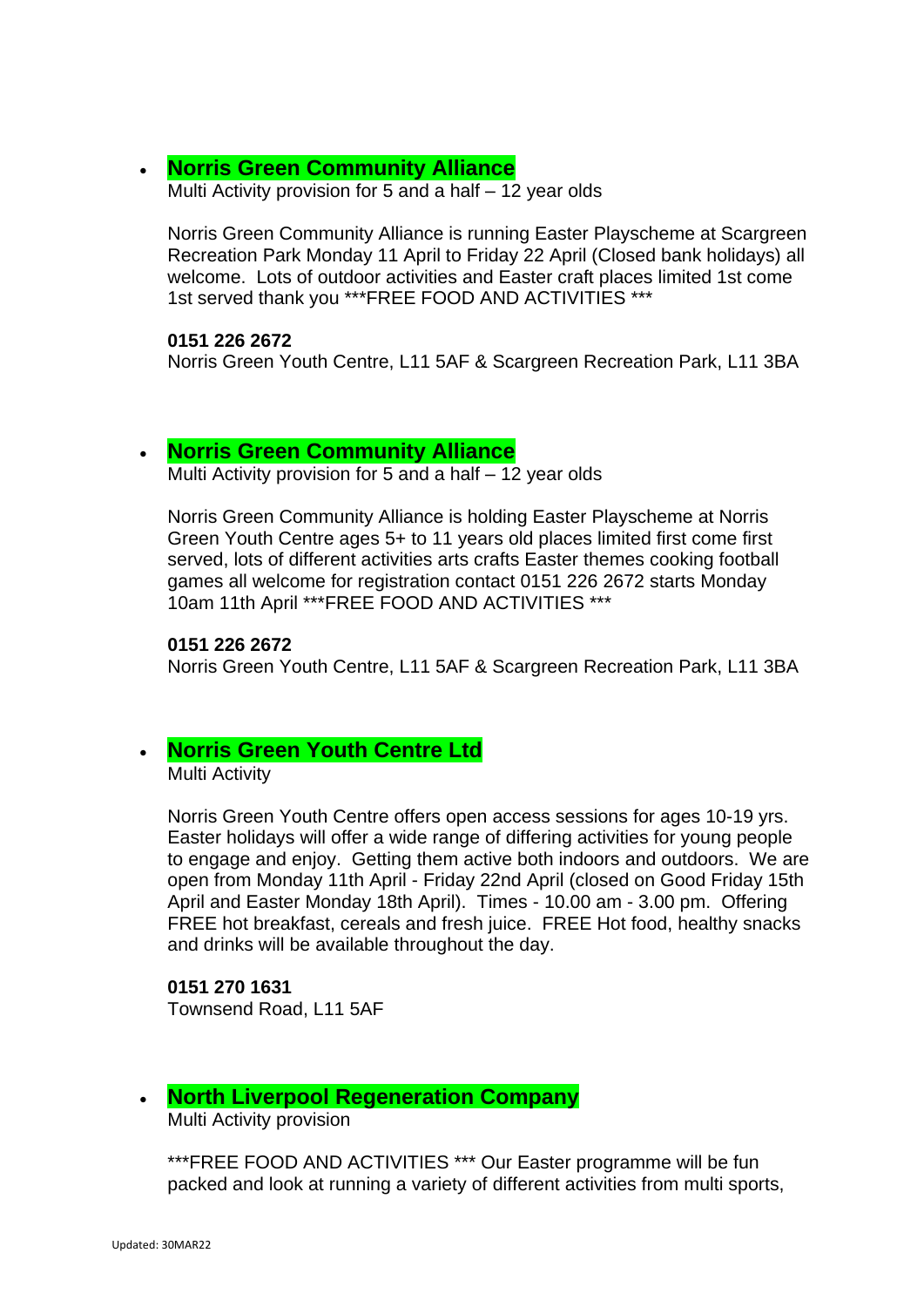Yoga and relaxation, arts and craft, music/drama sessions, gardening and healthy eating sessions. Movie afternoon will close the Easter period holiday club. We hope that everyone can join us.

**0151 556 9601** Bishop Goss Complex, Rose Place, L3 5SD

## • **One Latin Culture (aka Luma Creations)**

Our Easter HAF programme will consist of daily creative learning activity workshops in the disciplines of dance, music, creative writing and arts/crafts, building upon the highly successful summer HAF activities. Delivered by highly experienced artists and workshop leaders, each day will have a mixture of the above disciplines, which over the four days of the week focus on: personal development; skills/knowledge development; exploration of own and others' cultures; physical hand, eye and body coordination activities; self and group working. One session of every week will be given over to the understanding and exploration of basic food and nutrition facts across different cultures, which are put into practice through the creation of a meal preparation and family sharing activity.

Please call **0151 709 0272** to register John Archer Hall 68 Upper Hill Street, Liverpool L8 1YR

## • **[Pagoda](http://pagodaarts.org.uk/) Arts**

Multi Activity provision for 6-15 year olds

Pagoda Culture Club will be open to children and young people aged 6-16, having fun with arts and crafts, find out about stories of Spring and flowers. We are open Tuesday - Thursday, Saturday and Sunday 10am - 3pm during the Easter holidays.

**0151 233 8833** Henry Street, L1 5BU

## • **Picton & Kensington Children's Centre**

FREE Easter Holiday Club - Kensington Children's Centre - Places are limited. Come and join in with lots of fun activities suitable for children aged 5- 12 years. \*\*\* FREE FOOD AND ACTIVITIES \*\*\*

Call **0151 233 6217 / 0151 233 1200** to book 137 Earle Rd, Liverpool L7 6HD and 23 Quorn Street, Liverpool, L7 2QR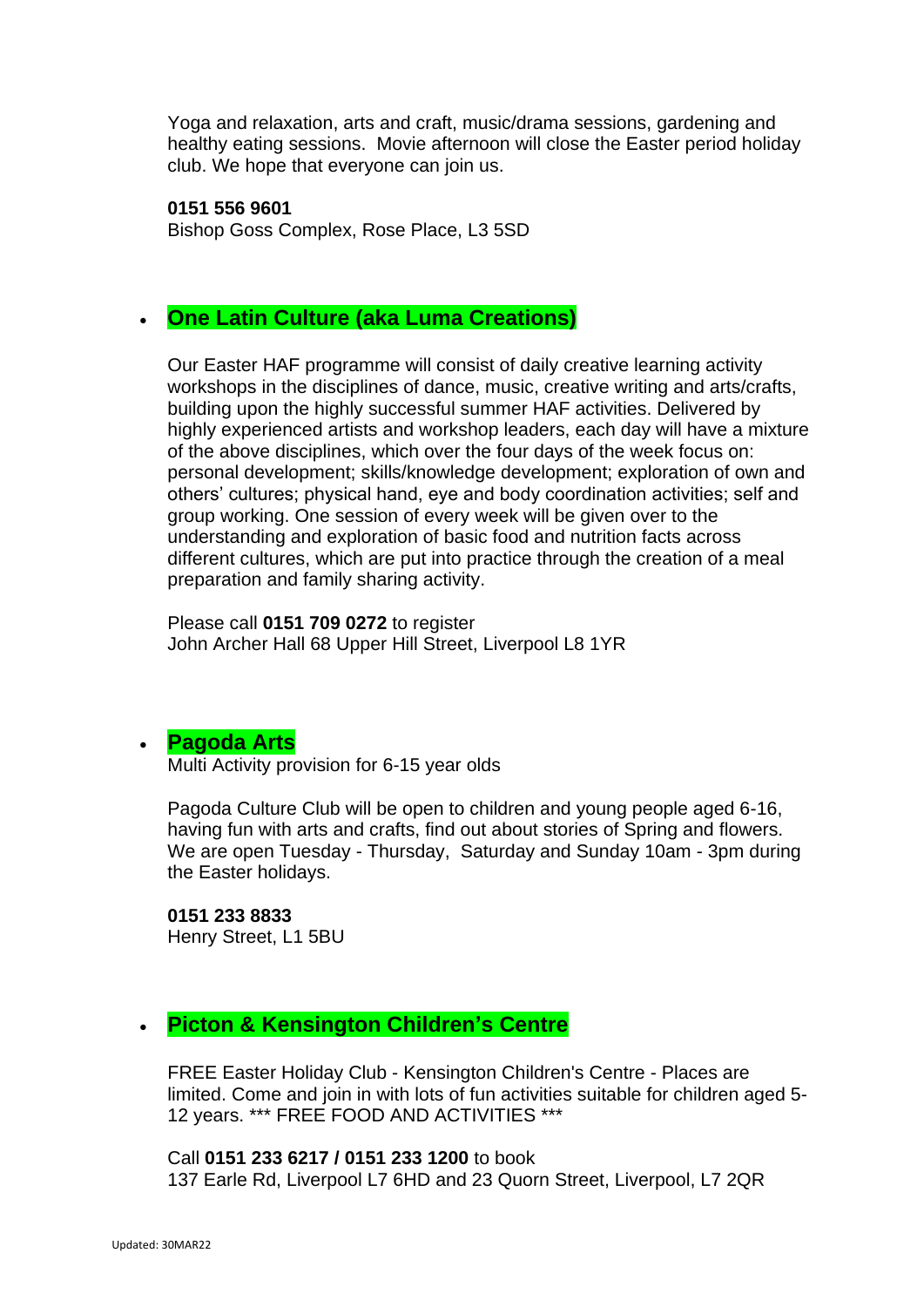#### • **[Playmates at Centre 56](https://www.centre56.org.uk/)** Multi Activity provision for 5-11 year olds

All children are welcome and diverse needs are catered for. Centre 56 Easter Holiday Club. Open Tuesday 19th April 22 -Friday 22nd April 22 9.30am till 2.30pm. We provide FREE healthy breakfasts, lunches and snacks. Children can come and enjoy various sports, craft, drama and baking activities, as well as fun trips and visits from zoo lab. We cater for all children including those with SEND, all dietary, religious and cultural requirements are catered for. Only 20 places available each day so please book early.

\*Please call **0151 727 1355** to register Rumney Rd, L4 1UB

#### • **[Positive Futures North Liverpool](https://www.positivefutures.org.uk/)**

Multi Activity provision for 8-18 year olds

\*\* FREE food and activities during Easter holidays \*\* Positive Futures is a youth development charity supporting young people in North Liverpool. We believe that Everyone Deserves a Chance – and our team are committed to supporting every young person to achieve their potential. We do this through our open access, targeted support work and personal development interventions which collectively, support thousands of young people in Liverpool every year.

To get involved young people, parents and carers can contact **0151 207 6003**, **07718971063** or ryanh@positivefutures.org.uk

Unit B1, Tetlow Way, L4 4QS

#### • **Positive Pathways**

\*\* FREE food and activities during Easter holidays \*\*

Positive Pathways will be providing various sessions for young people over the Easter School holiday period. Our activities will include detached sessions, centre based sessions and issue based sessions. These sessions are age specific for young people aged between 9yrs- 19yrs. Different ages are allocated to different sessions. None of our sessions are area specific but all sessions are operated on an open access basis.

Please email **info@positivepathways-nw.com** to register Based in Everton area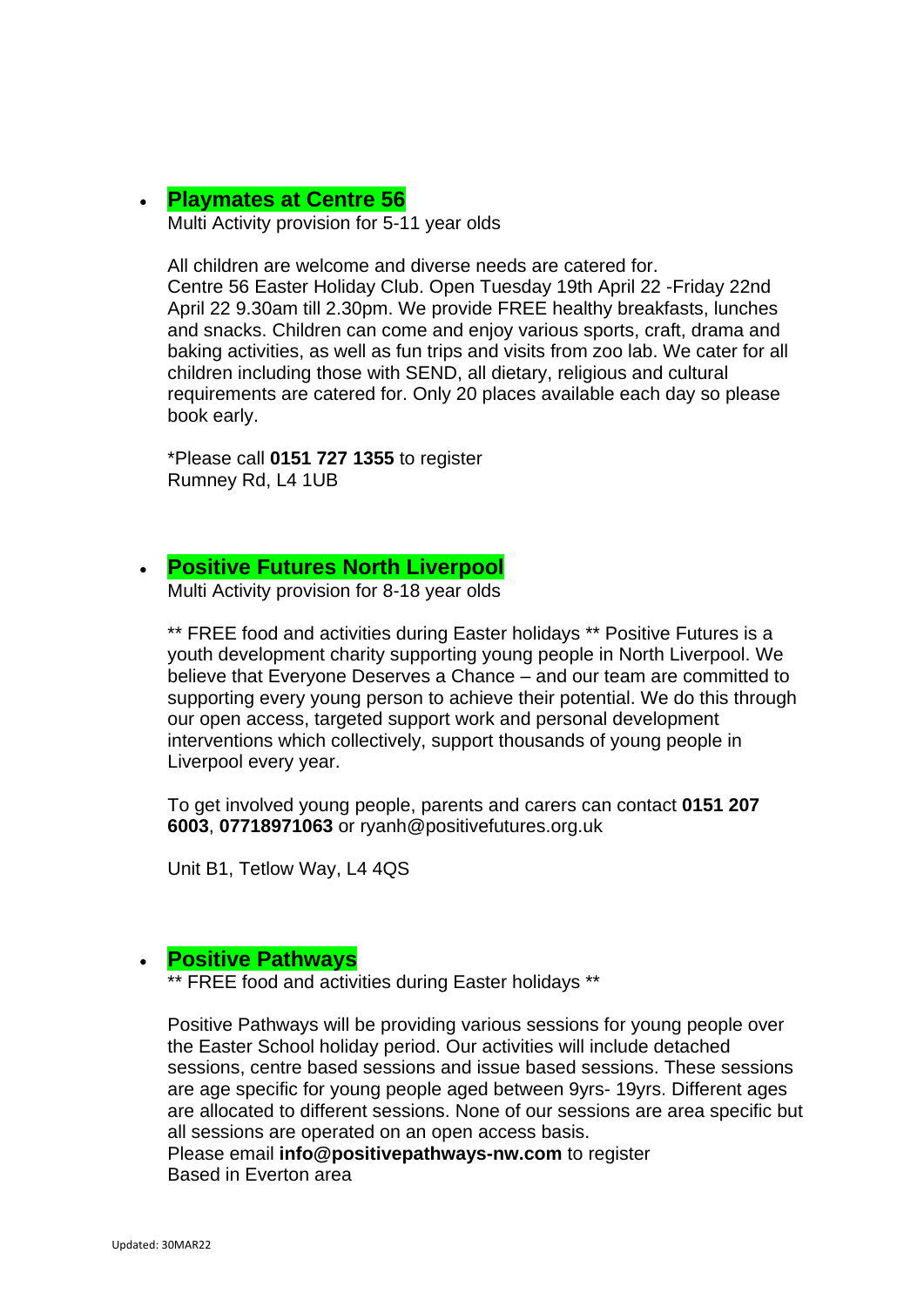## • **[Rice Lane Community Association \(Rice Lane City Farm\)](https://ricelanecityfarm.co.uk/)** Multi Activity

\*\* FREE food and activities during Easter holidays \*\* Rice Lane City Farm will be pleased once again to host FREE school holiday activities and meals during the Easter School holidays 2022. The Farm opens at 10am every day of the year and entry is free. We are a fully accessible site and cater for SEND children. We have volunteers who help doing special tasks around the site. During the Easter school holiday there will be two strands of activities, physical and creative. On our 24 acre site there are many ways to explore, see different kinds of nature, both animal and vegetable. We also have a small playground with climbing frame and bridge, suitable for under 10's. During the COVID crisis school holidays, we have served hot and cold lunches for children free every day. Our team of volunteers cook up a variety of different hot and cold lunches, something for all tastes and allergies. The feed back from earlier HAF breaks was very positive, without any complaints of quality or quantity. The physical strand of activities will include skipping, ball games, playing with hoops, treasure trails, collecting leaves and flowers and finding the famous people who are on the Farm permanently ! Creative activities will involve painting, drawing chalk pictures, tree bark rubbing and drawing farm scenes. We expect to have a resident story teller, and possible musician who can lead some singing. We have an outdoor, forest school area, which will be in use during the Easter break. There will be a mixture of volunteers and staff running activities, all tuned to look after children safely, and send them home happy and possibly a little tired?

#### **0151 530 1066**

Rice Lane City Farm, L9 1AW

#### • **[Riverview Development Trust Limited](http://www.gtdt.co.uk/)**

Multi Activity provision for 5-17 year olds

Riverview Development Trust will be providing FREE meals and food bags over the Easter holidays. We want to hear from you if your children are in receipt of free school meals and if you believe that you will struggle over the holidays. We will be offering a combination of core food ingredients - cereals, bread, pasta, beans etc; hot meals and ingredients for you to cook hot meals at home. We also provide slow cookers to help create simple and nutritious meals. Please speak to our staff if your child has food allergies or intolerances. In addition to food we will also be offering a number of fun activities including trips to Gulliver's World, pantomimes and Ar'Cain's. Numbers will be limited so we will be prioritising children who come to our clubs and receive food. Speak to our staff and youth workers to find out more. Easter opening hours will be clearly displayed at Riverview Development Trust.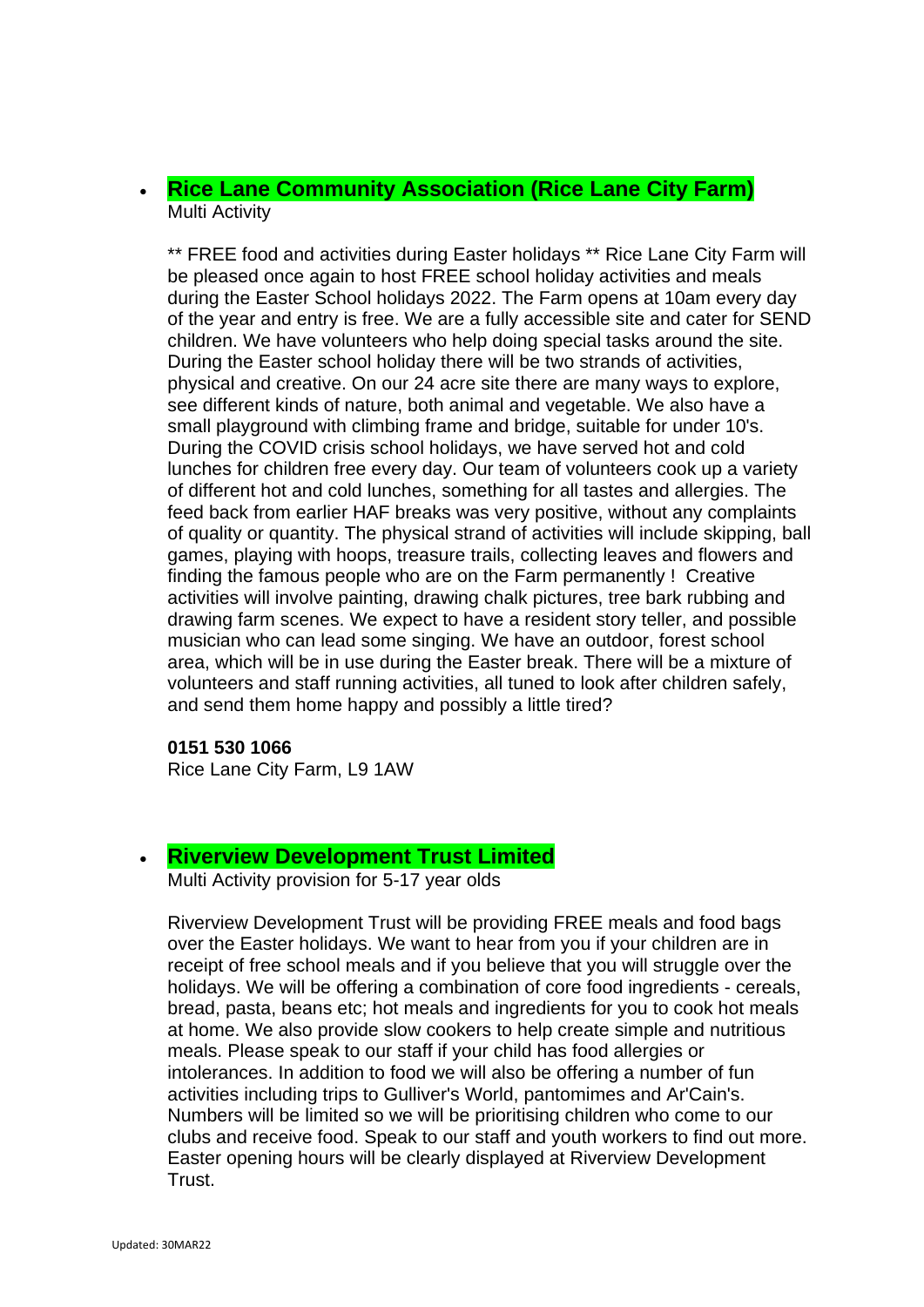**0151 734 4925**

109 Upper Mann Street, L8 6TS

### • **[Rotunda](https://www.therotunda.org.uk/)**

Multi Activity provision for 5-16 year olds

We will be holding several days during the Easter Holidays where we will have organized FREE activities and hot meals for children and young people in our local community, please ring for information on the days and times as they will vary for different age groups. Places are limited so please book in advance.

#### **0151 207 2176**

107 – 115 Great Mersey Street, L5 2PL

## • **[Rotunda Inclusive Hub CIC](https://theinclusivehub.co.uk/)**

Multi Activity

Rotunda Inclusive Hub CIC (The Hub) is a community-based, not-for-profit social enterprise based in the heart of Kirkdale. We provide FREE children's holiday activities, exercise and motivational activities for children with learning difficulties and physical disabilities, motivational activities for vulnerable women, counselling service for men in need, social prescribing activities for children and adults who are deaf and/or have Down's Syndrome. Our Easter programme will run on Tuesday 19th, Wednesday 20th, Thursday 21st and Friday 24th April from 10am to 2pm and will include both indoor and outdoor activities including sports coaching and sports games (e.g. basketball, football, cycling, boxing, dance) along with environmental activities, arts, crafts and games for those children not wishing to participate in sports. FREE Breakfast and lunch will be provided each day, offering healthy meals such as soup, ham, cheese or tuna sandwiches and fruit and we will cater for dietary and cultural requirements as requested. We are able to support children with a range of SEND and additional needs (please contact us to discuss support needs).

info@rotundainclusivehub.co.uk **07375321008** Unit 18 Tower Street, Brunswick Business Park, L5 7QP

# • **[SMARTY's](https://www.facebook.com/smartysliverpool/)**

Multi Activity

Smarty's Under 5's at St Luke & St Jude Church and Community Centre Princess Drive L14 8XG. Monday 11th April 10-2.30 pm Aged 6-11 years at YPAS North Hub Croxdale Rd West L14 8YA From Tuesday 12th – 22nd April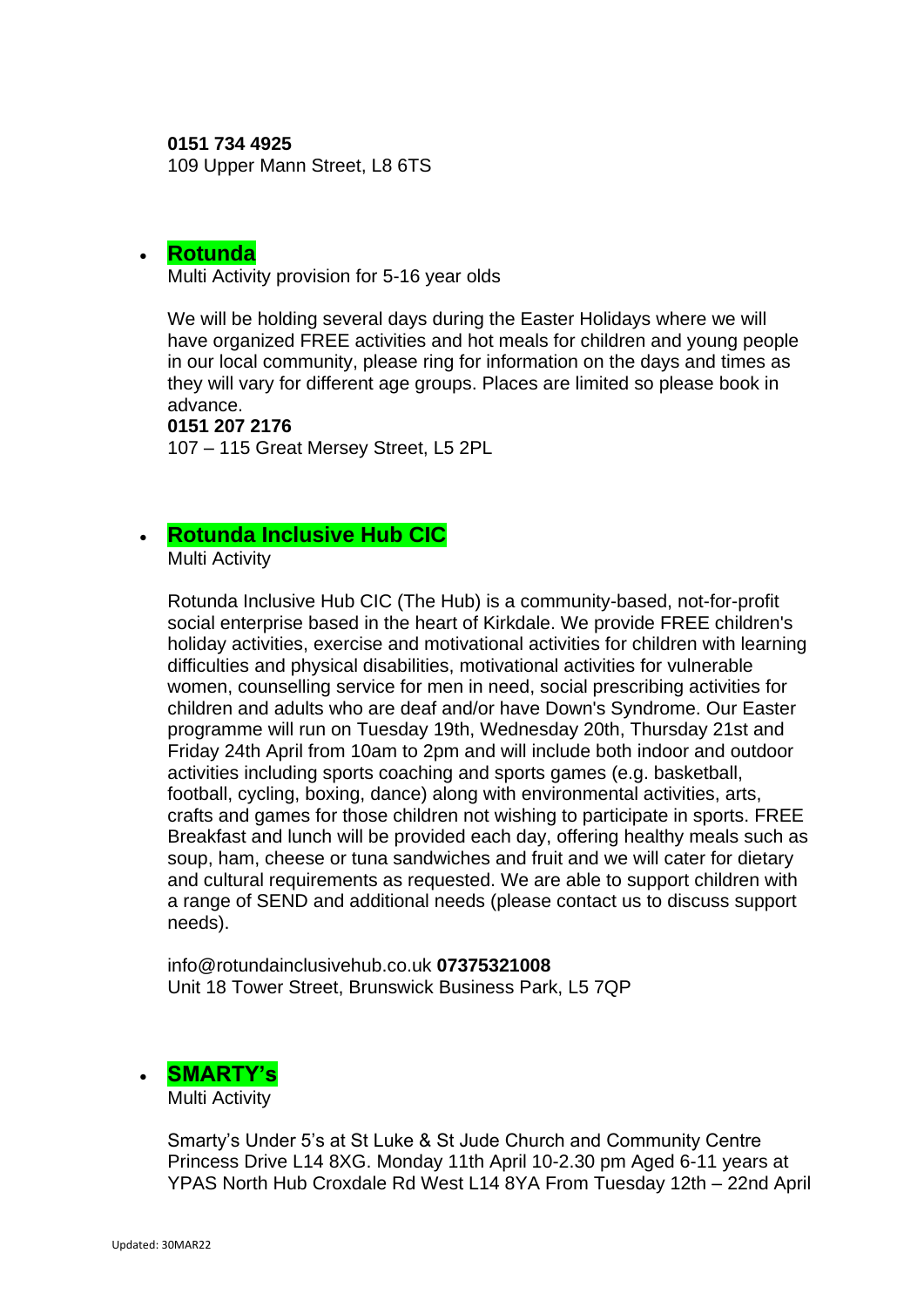10 – 2pm full programme of Arts and Crafts, Sports, Outdoor games, cookery and much more. Children need to be registered and must arrive 15 mins before sessions start.

#### **0151 281 6119**

YPAS North Hub, Croxdale Road West, L14 8YA

### • **[SOLA ARTS](http://solaarts.org/)**

Multi Activity provision for families and children

We will be delivering a 2-week experience of fun and creative, local exploring and community connection for families from the refugee and wider communities. The sessions are closed however we may have some spaces available for referral into the programme. Spaces are open for families seeking asylum and families with leave to remain or who are from migrant communities.

**0151 726 8440** adele@solaarts.org Rm 19, Toxteth Town Hall, 15 High Park Street, L8 8DX

#### • **Sparrowhall Tenants & Residents Association**

\*\* FREE food and activities during Easter holidays \*\* Sparrowhall TRA is running an Easter Playscheme at the Russell Community Rooms from April 19 \*\*\* All are welcome \*\*\* arts crafts games football cooking

Please call **0151 226 2672** to register Sparrowhall Road, Liverpool, L9 6BU

#### • **[Speke Adventure Playground](http://www.spekeadventure.co.uk/)**

Multi Activity provision for 0-16 year olds

\*\* FREE food and activities during Easter holidays \*\* Come along and have fun at our Easter Half Term play scheme. We will be open 12.00-6.00pm (Saturdays 12.00-4.00pm) during the half term (closed on Good Friday - Easter Monday). There will be Easter themed activities plus an offering of a FREE meal and snack, arts and crafts, sports and more fun activities everyday. We are an open access provision for ages 0-16. Children and young people must be registered at our Centre.

#### **0151 538 3096**

Conleach Road, L24 0TR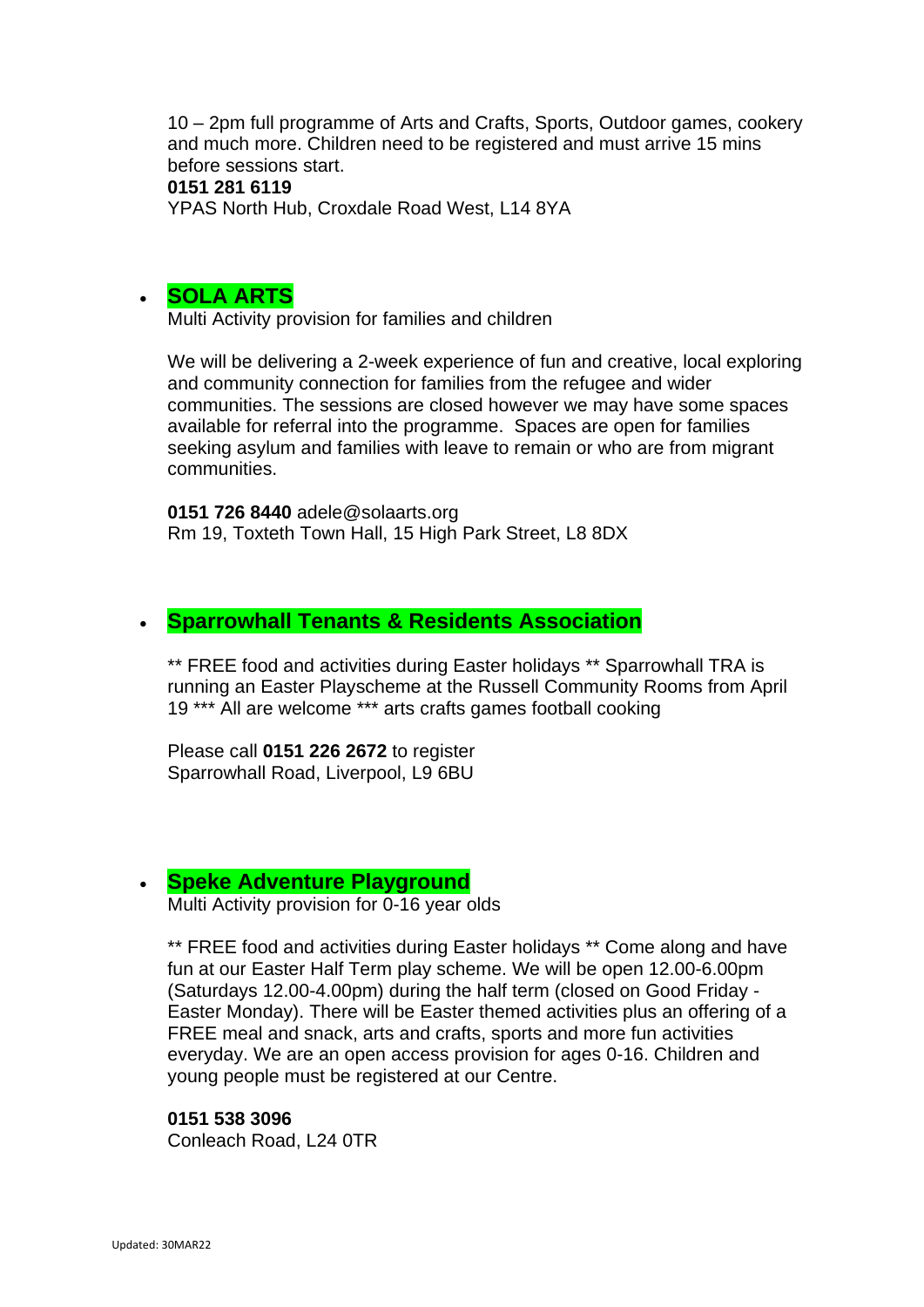## • **[Speke Adventure Playground](http://www.spekeadventure.co.uk/) – Satellite Centres**

Multi Activity provision for 0-16 year olds

\*\* FREE food and activities during Easter holidays \*\* Our Satellite Centres in East and West Speke will offer excursions and FREE packed lunches over the Easter period. We will also be hosting a Youth Disco for children and young people aged 10+ All children and young people must be registered at our Centre.

**0151 538 3096** Conleach Road, L24 0TR

## • **Sports Alive North West**

Sports Alive Northwest Charity are a youth and community organisation providing a number of different and exciting sporting activities with arts craft and cultural experiences from age 5+ across the Northwest. Sports Alive (New Kin-Ball and Lets Take a picture) Photography Programme. Will consist of new sporting activities Kin-Ball to develop new skills, and knowledge towards the games. Cultural programme taking the young people in to Liverpool alongside our healthy eating programme. Our day our trip will consist of day trip in to Liverpool to the museum of Liverpool, will our photography programme playing a part in getting our young people interested in "Their City" taking pictures of what make them happy ? Iconic points of Liverpool ? Our arts and craft are around Easter dip dyeing eggs of different colours seeing how different place celebrate Easter. Our Easter Bonnet completion and Design an Egg competition will allow our young people to use their creative imagination. Cooking together and take home recipes kits. Opening Times 11:00 - 15:00 Monday - Tuesday.

Please call **07739 462773** to register or email info@sports-alive.org Adlam Park Activity Centre, Liverpool L10 1LQ

## • **[St Cyril's Children & Youth Project](https://www.facebook.com/sccypkids)**

Multi Activity open access provision for 6 years +

SCCYP welcomes any child aged 5+ to be a part of our family. Our opportunities are provided free of charge and during Easter we will provide sessions Mon 11th April - Thurs 14th and Tues 19th - Friday 22nd. There are limited places on trips, forms will be given out to registered children during sessions.

#### **0151 488 6405**

84 Southbrook Road, L27 1YW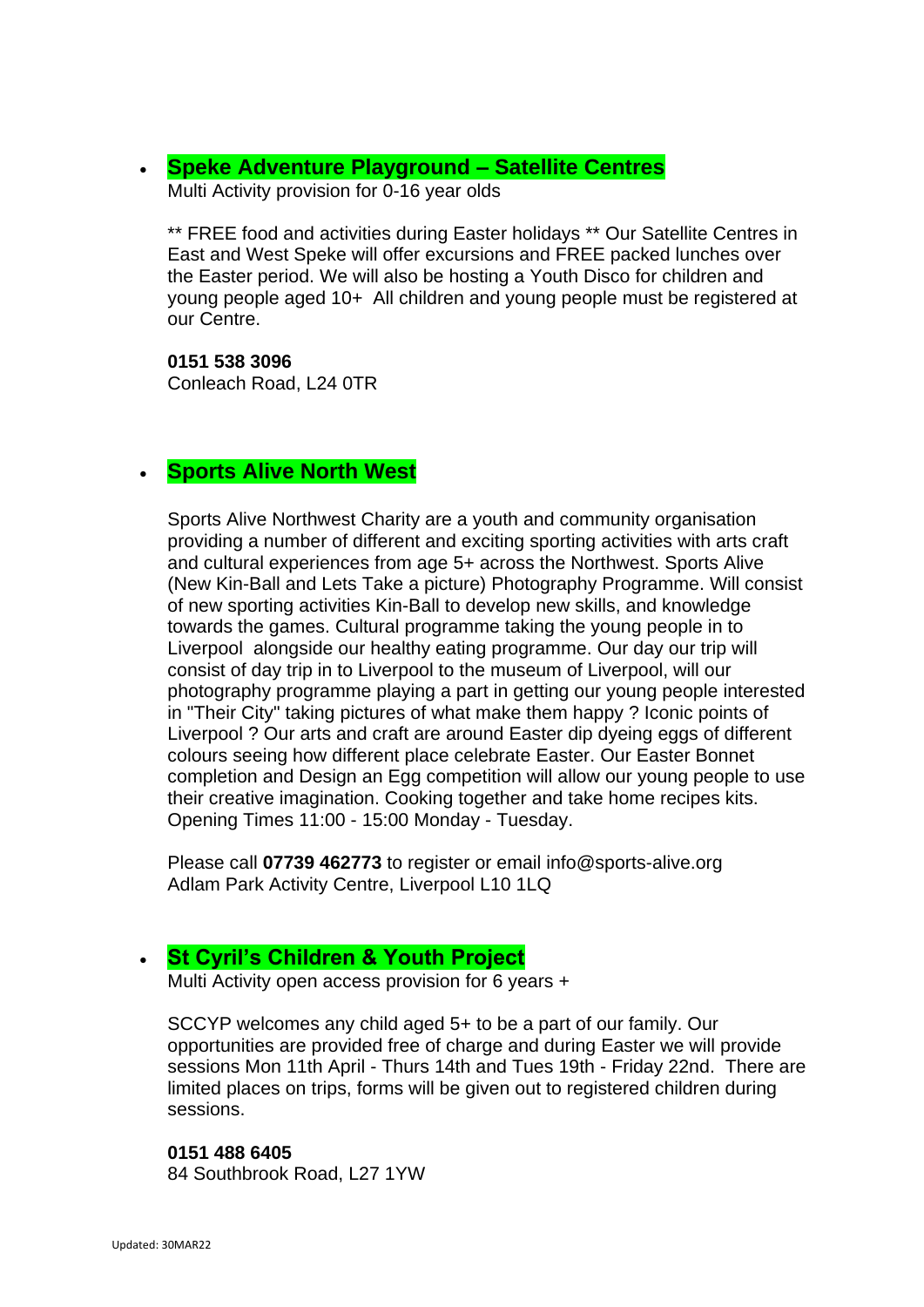## • **Strive Education CIC** Sports provision for 5-16 year olds

\*\*\* FREE Activities and food \*\*\* Our Easter programme will be filled with fun activities and coaching ranging from dodgeball and dance to football and gymnastics. Following this we will have a trip out towards the end of the week . Opening times are from 9:30 till 14:30.

**0758 1313844** Croxteth based

## • **Strkr Sports**

Boxing, fitness, sports and arts and crafts programme for 5-12 year olds \*\*\*FREE activities and food \*\*\* A Fun filled Easter programme, multi sports, games, arts and crafts, competitions and most of all fun. Week 1 - 12th, 13th, 14th & 15th April and Week 2 - 19th, 20th, 21st & 22nd April 10am-2pm Based in Old Swan, L13 5UQ

**07501396426** Ellis@strkrsports.co.uk 148 Derby Lane, Liverpool L13 3DW

## • **[Superstars Holiday Club Limited](http://www.littlesuperstars.co.uk/)**

Multi Activity provision for 5-12 year olds

\*\*\*FREE activities and food \*\*\* Superstars Holiday Clubs will be running over the Easter Holidays at St Edwards College L12 1LF from 9am - 3pm. Children attending the sessions will have the option of taking part in either Multi Sports, Football or dance with an option of either Easter Crafts or Lego sessions.

#### **01925 555859**

St Edwards College, North Road, L12 1LF

## • **Target Football**

\*\*\*FREE activities and food \*\*\* We will be offering 8 days of sports and recreation at Admiral Park on Admiral Street, L8 from 11th until 22nd April. The programme will run for 8 days starting at 11am and finishing at 3pm. As part of the programme young people of different abilities aged 5 - 14 will be offered a FREE breakfast snack, lunch and an evening meal to takeaway.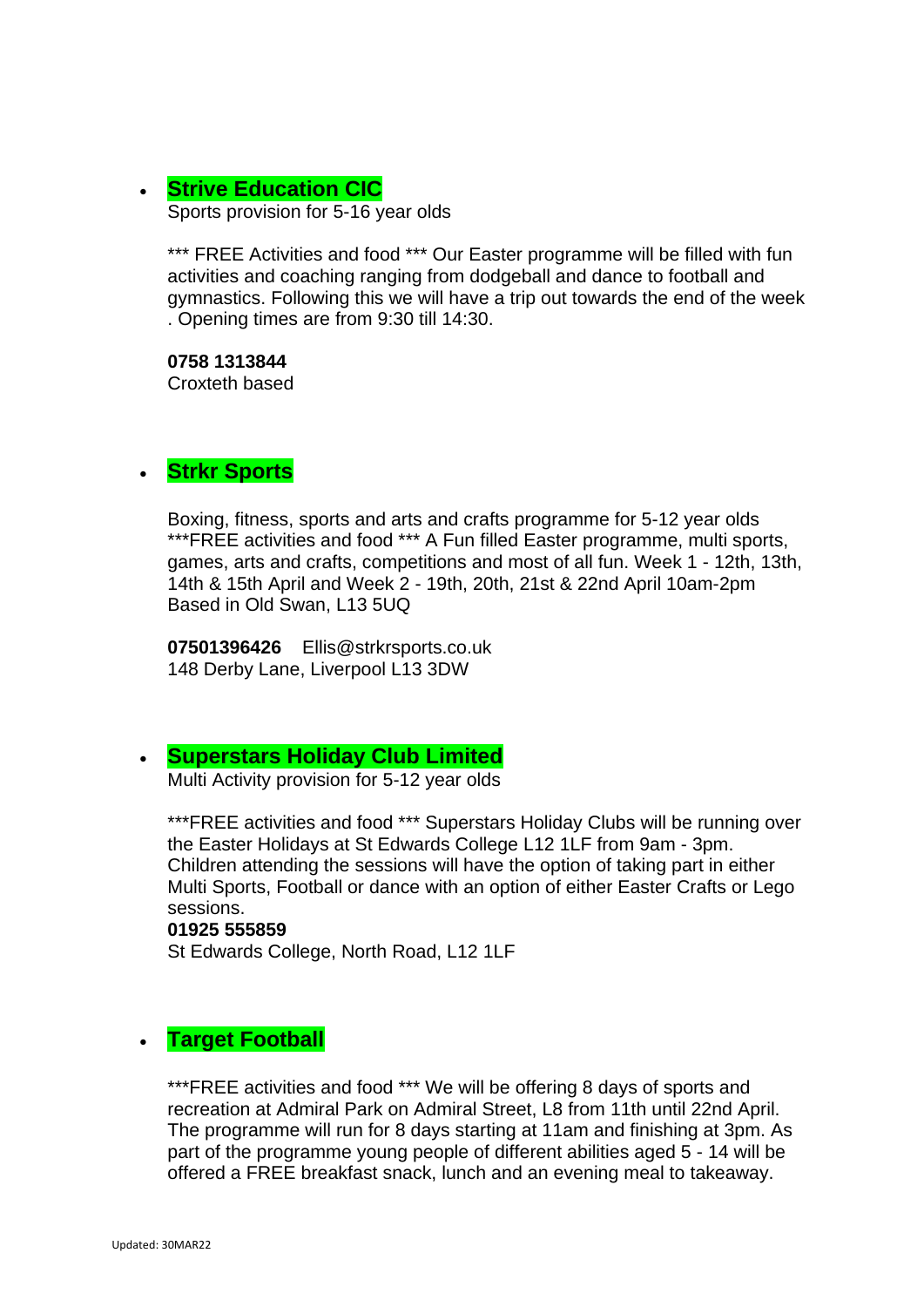Please call **07896236556** to register or email targetfootball@hotmail.co.uk



Team Oasis Inclusive Children's Charity will be delivering the widest array of fabulous activities for your children over this Eastertime. With a foundation of traditional Holiday Clubs every week day from 11th April till the 22nd April including arts/crafts/games/board games/gardening skills/basic baking/guitar lessons/keyboard lessons/table tennis/pool plus Xbox/Wii and PlayStation these are going to be cool days. But heyho, hold on a mo, we shall also be delivering dance, drama, music production, film making, photography, kudo, boxing, duke of Edinburgh Awards sessions and the occasional adventurer's day out. Our address is Team Oasis, 121-125 Parkhill Rd, Dingle, Liverpool, L8 4RN. And don't forget, Team Oasis is a team. We are here for all children of all abilities, backgrounds and circumstances. "On the banks of The Mersey, at the Riverside Gateway to the heart of Toxteth, sits our beautiful Inclusive Children's Charity, Team Oasis. Delivering learning, fun, adventure, excitement, hope, kindness, compassion, understanding and Love. A safe place, a haven, a diamond with the most beautifully inspiring bunch of amazing young leaders"

#### **0151 728 8777**

121-125 Parkhill Road, L8 4RN

## • **The Bill Shankly Academy**

\*\*\*FREE food and activities \*\*\* During the Easter half term we will be running a multi sports & arts & crafts programme. We will bring all of our experienced coaches down to deliver a range of different sports including football and many others. We will also have a arts and crafts teacher on hand for those who don't want to get involved in the sports. We will be running Monday - Thursday 10am -2pm.

Please call or email to register **07521517084 / 0151 347 8867** hshacklock@nexgenacademy.org.uk

#### • **The Black-E**

Multi activities for  $5 - 16$  year olds

\*\*\*FREE food and activities during Easter holidays for 5 - 16 year olds \*\*\*

**0151 709 5109** staff@theblack-e.co.uk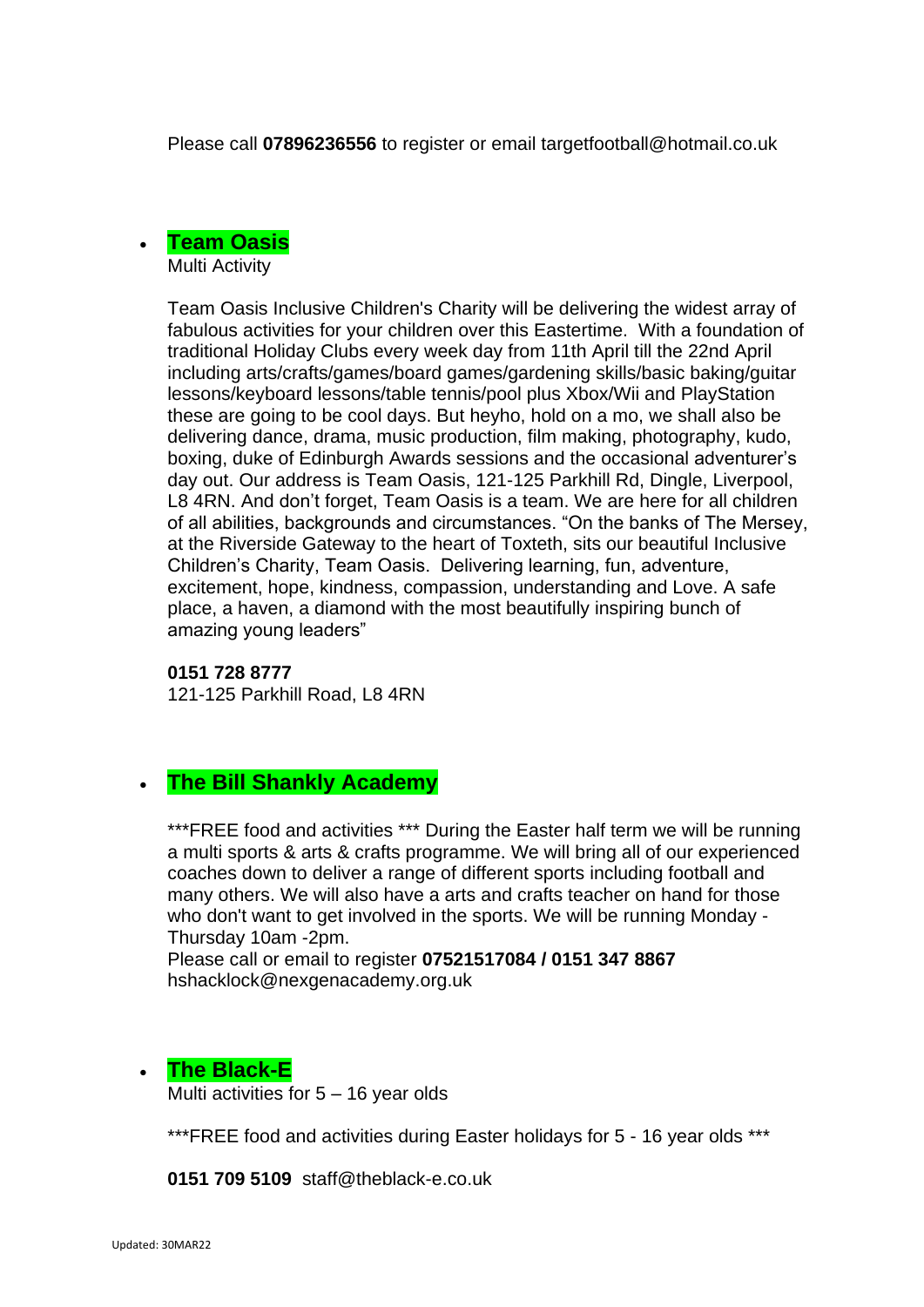1 Great George Street, Liverpool, L1 5EW

#### • **[The Florence Institute Trust](https://www.theflorrie.org/)**

Multi Activity provision for 5-16 year olds

The Florrie will be open for its usual Stay and Play activities Monday-Friday 10am-12pm including lunch. Teatime takeaway can be picked up from our community Cafe 3pm-4pm each evening. Please visit our website for the Family Cinema details during this half term www.theflorrie.org or call 01517282323

**0151 728 2323** 377 Mill Street, L8 4RF

#### • **[The Greenhouse Multi-Cultural Play and Arts Project](https://www.greenhouseproject.org.uk/)**

Multi Activity provision for 5-12 year olds

The Greenhouse Project Playdays -Two weeks of FREE HOLIDAY FUN for local children. Our Outstanding Ofsted registered play provision has so many exciting new activities planned for this Easter our qualified staff can't wait to share them; forest school nature-based learning, den building, campfire cooking and woodwork; co-operative and competitive games, sports, cook & eat sessions, creative learning, performing arts and loads of arts and crafts activities. We will provide a FREE healthy snack in each session and we will give extra support to children in helping them to make new friends and choose their own self-directed play activities. 10am-1.30pm and 2pm-5.30pm each day Monday 11th to Thursday 14th April and Tuesday 18th to Friday 22nd April

**0151 726 8099** Tiber Site, Lodge Lane, L8 0TP

#### • **[The Inclusion Network CIC](https://theinclusionnetwork.uk/)**

Multi Activity provision for 8-16 year olds

The Inclusion Network CIC based at Northfield Community Centre, King Ave, Bootle, L20 0BZ will be running a 4 day per week holiday club during the Easter school holidays. This will be Monday-Thurs 11th-14th April & Tues-Friday 19th-22nd April. Junior sessions will be from 10am-2pm Senior Sessions will be from 2pm-5.30pm Open play and specific fun projects will be on offer. Also, a full and varied menu of free food and packed lunches to takeaway. We can cater for SEND children, however, discussion with Alison needs to take place beforehand so we are able to determine if we can fully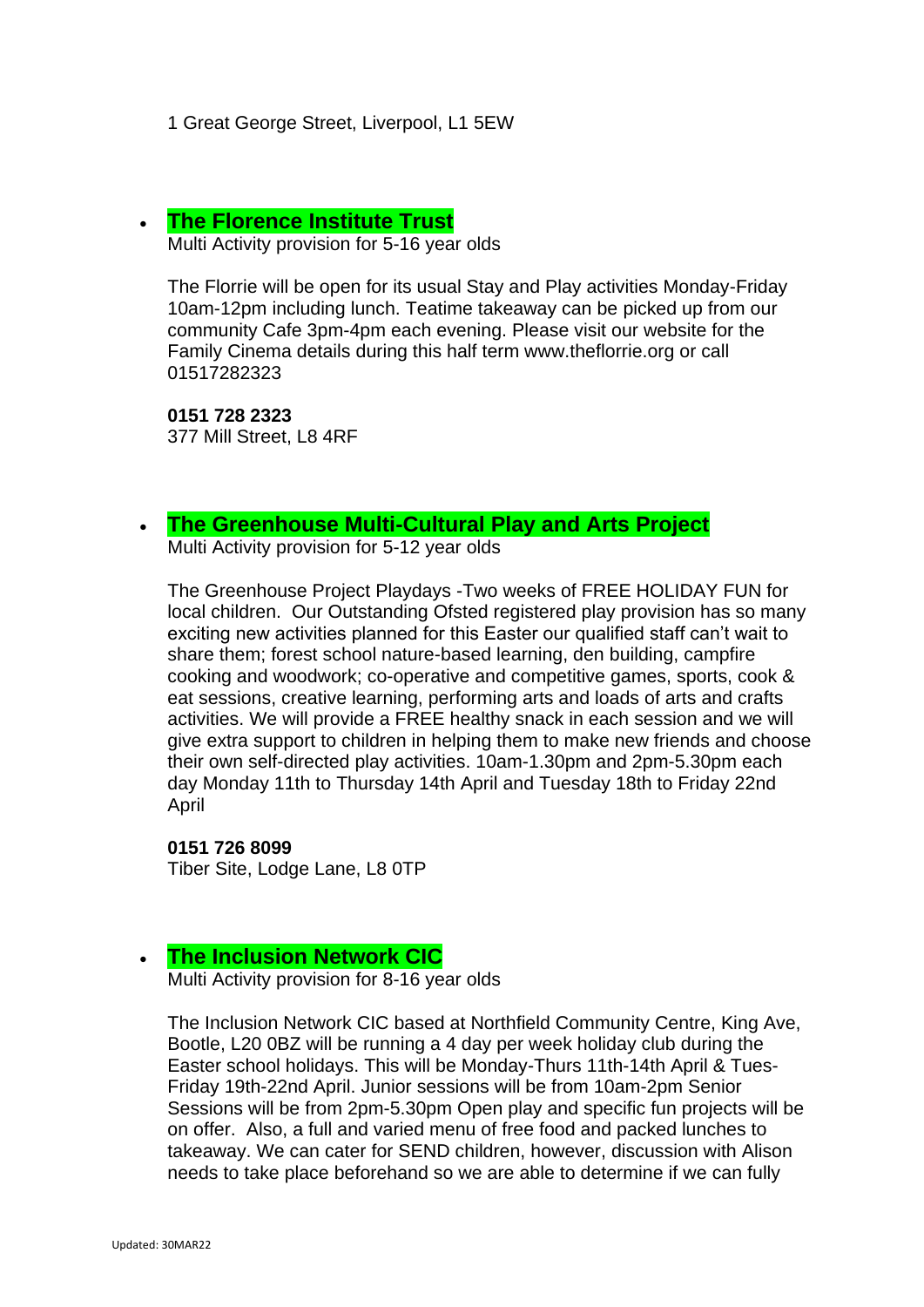meet their needs.

For more information email tinbookings@outlook.com

#### **07502 395442**

Northfield Community Centre, King Avenue, L20 0BZ

## • **The New Belve Youth and Community Centre**

\*\*\* FREE FOOD AND ACTIVITIES \*\*\* for children and young people aged 5 -16 year olds

Children and young people can take part in a week of fun activities which will include, boxing, fitness, basketball, arts & crafts, horticulture. We will provide a hot homecooked meal every day. Children and young people can also help with the planning and cooking of food (supervised).

Please call **0151 726 8155** to register

89-91 Miles Street, Liverpool, L8 4PX

• **[The Opening Doors](https://openingdoorsproject.org.uk/) Project** Multi Activity

The Opening Doors Project provides a timetable of mindfulness fun -exercises and creativity. Available between the ages of 5-15 years, catering for all needs. Fully inclusive of food freshly prepared hot and cold home-made food, all special dietary requirements catered for. Monday-Thursday 9:30-2:30pm To book a place please contact Gayle on 07557335188 or complete the play scheme booking form which is available on www.openingdoorsproject.org.uk

**07557335188** theopeningdoorscharity@outlook.com St Nathaniel's Church, Fazakerley Road, L9 2AJ

## • **The Quantum Centre**

Following from a very busy and successful Half Term. The QC will hopefully be delivering again over the Easter Holiday! We'll be offering a wide range of Health & Wellbeing for Children & Young People. The Centre is a place of learning and evolving. It oozes heart and soul in all we represent and is known as 'the Peoples Place'. Our Children who come never want to go home. They come to their 'safe space' make friends, engage in things out of their comfort zone and are made to feel like part of a family. We fully deliver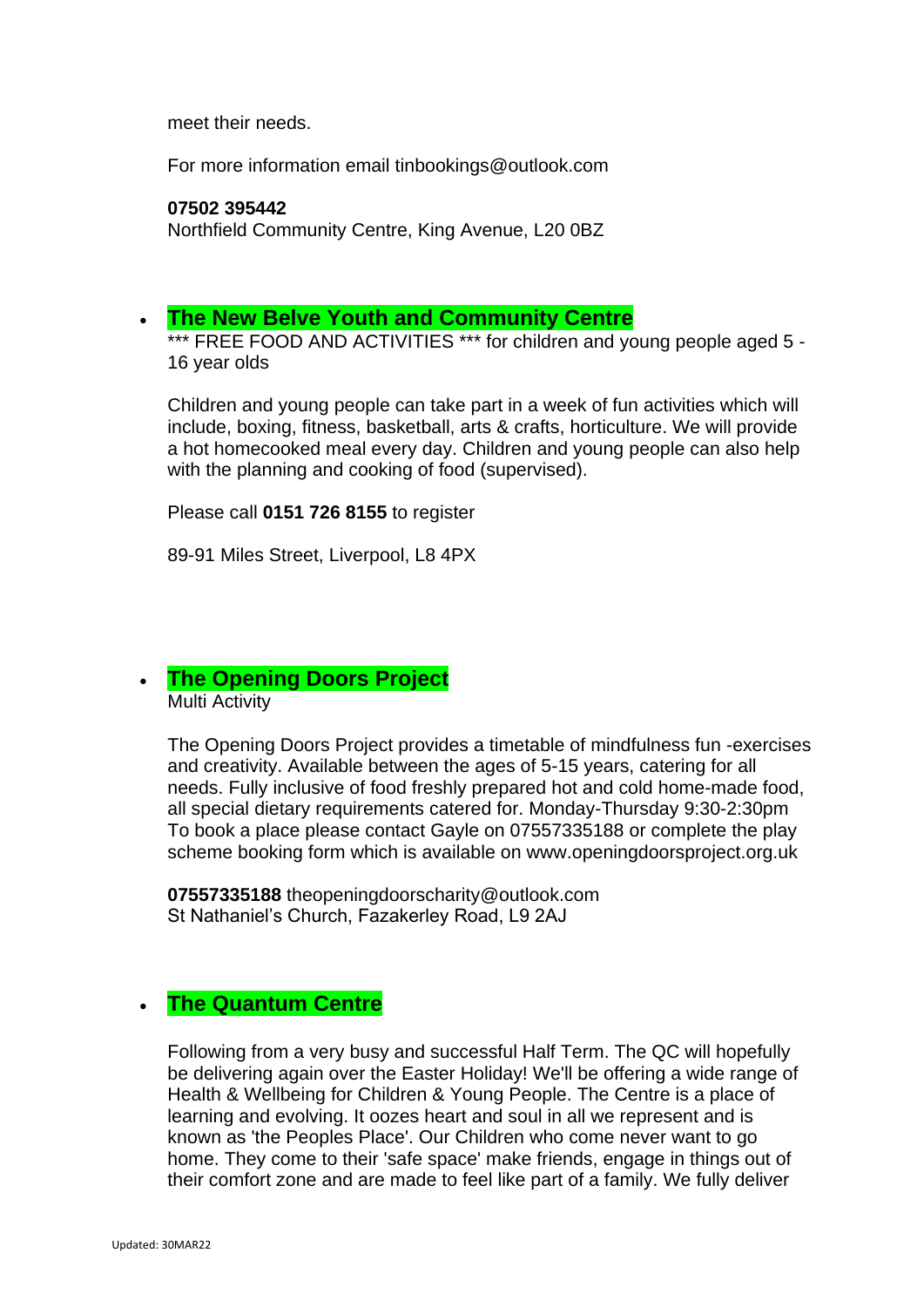and engage with all things equality and diverse. We are mindful when a SEN child needs that extra bit of support and encouragement and succeed in all we do.

Please call **07932 728084** to register

### • **The Rhys Jones Foundation**

\*\*\* FREE food and activities \*\*\* This Easter we will be offering two trips for children and families. Priority will go to those in receipt of free school meals and low-income families. It will be a first come basis as this is the only fair way for us to fill places. All children and families are welcome as we are fully inclusive. We also have funded places on our football camp these places will also be offered to families in receipt of free school meals and low income.

Please call **0151 548 1945** or **07921 663447** to register 3 Langley Close, Croxteth Park, Liverpool L12 0NB

#### • **The Rhys Jones Foundation**

This Easter we are able to offer 10 funded places each day on football camp run by South Liverpool Community Coaching. We are also hoping to provide two trips one each week We will also have arts and craft packs to give children/youth to do whilst of school Sadly these places will be on a first come basis.

Please get in touch with Karen on **07842885723** or email her at rhysjonesfoundation.outlook.uk 3 Langley Close, Croxteth Park, Liverpool L12 0NB

#### • **[The Somali Women's Group](https://swg.org.uk/)**

Multi Activity provision for 5-12 year olds

The Somali Women's Group Easter Playscheme provides free open access childcare provision and meals for children aged 5yrs+ from low-income households.

For more information or to book please email somaliwomensgroupliverpool@gmail.com or call **07415097766** 171 Lodge Lane, L8 0QQ (activities will take place at various locations)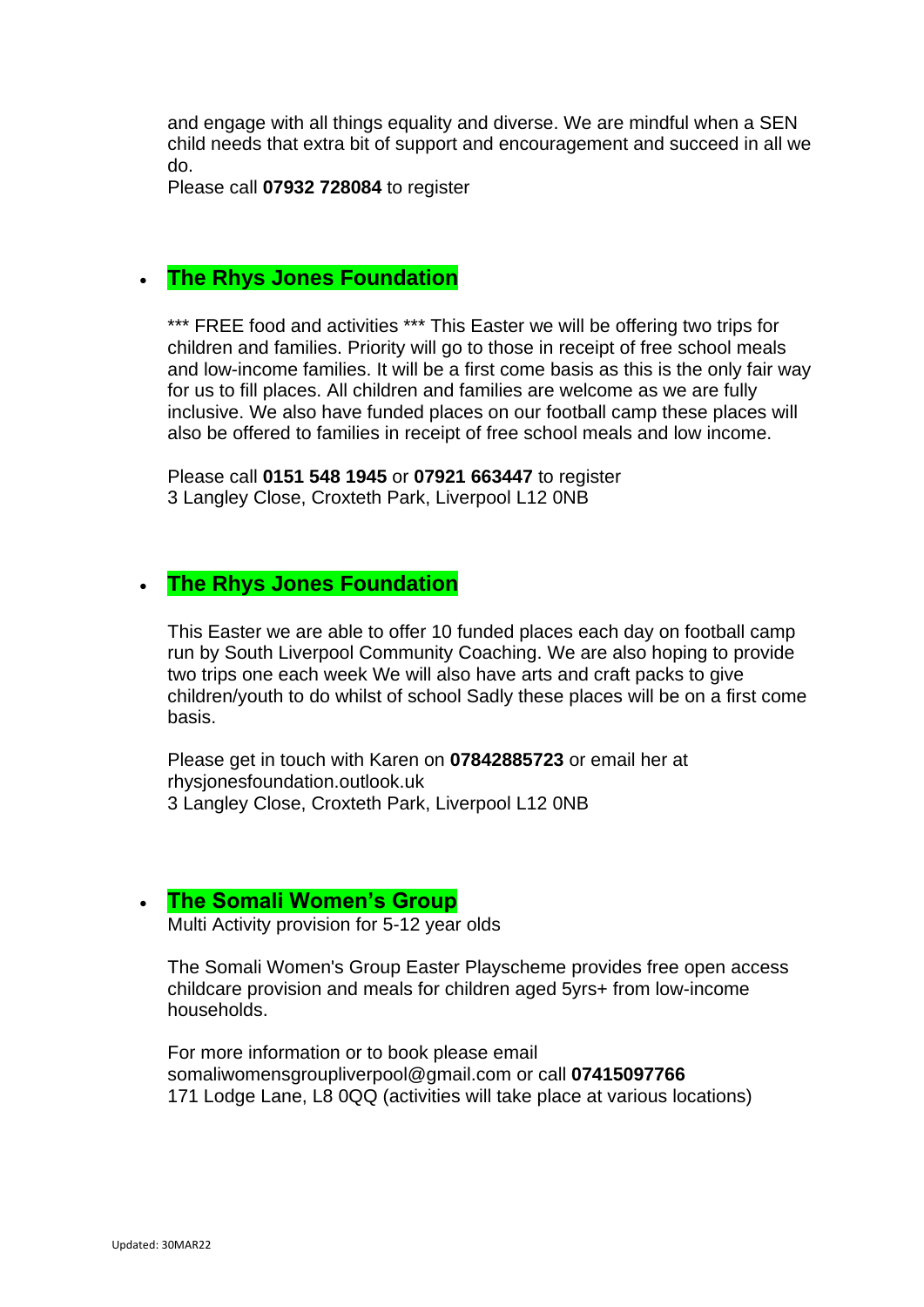#### • **[The Unity Community Association](https://www.facebook.com/Unity-Community-Association-1397400053833036/)** Multi Activity

Junior Youth club 7-11yrs 12 - 4pm Senior Youth club 11-18yrs 5pm - 9pm Breakfast, Lunch and Dinner. Food available all day. Healthy food cooked on site, menu chosen by young people. A day trip per week, places are limited. Indoor Sports including football and roller skating and Basketball Tournament. DJ sessions, cookery, wellbeing, arts and crafts, gardening, Fun and friends.

## **0151 709 5153**

49 Dove Street, L8 0TU

## • **[Time Matters](https://www.timemattersuk.com/)**

Multi Activity Provision for 5-18 year olds

We are an organisation that is specifically for children impacted by parental imprisonment. Any child with a parent in prison from Liverpool who is registered with us is welcome to join our group activities. www.timemattersuk.com

Please email **info@timemattersuk.com** to register or for more information 54 St James Street, Liverpool, L1 0AB

## • **Valley Community Theatre**

Valley Community Theatre will be providing Free Easter Fun Arts Sessions in a Real Working Theatre and studios with a Free Hot Meal each day, drinks, snacks and a Take-Home Breakfast Bag over the Easter holidays. Young people 8-16yrs are invited to join our sessions in Drama, Dance, Singing, Music and Art. No experience necessary, just have fun! Free places in our youth theatre will also be offered to all who join us. When? On 13th, 14th, 15th ,19th ,21st April 2022 from 11.30am to 3.30pm at Valley Community Theatre, Childwall Valley Road, Netherley.

Please contact Martin Ball on **07746697263** if you would like to book a place or would like further information. Our scheme is fully inclusive and welcomes SEND children.

Valley Community Theatre, Childwall Valley Road, Netherley, L27 3YA

#### • **Vauxhall Neighbourhood Council** Multi Activity

VNC Community organisation based in Vauxhall area of Vauxhall between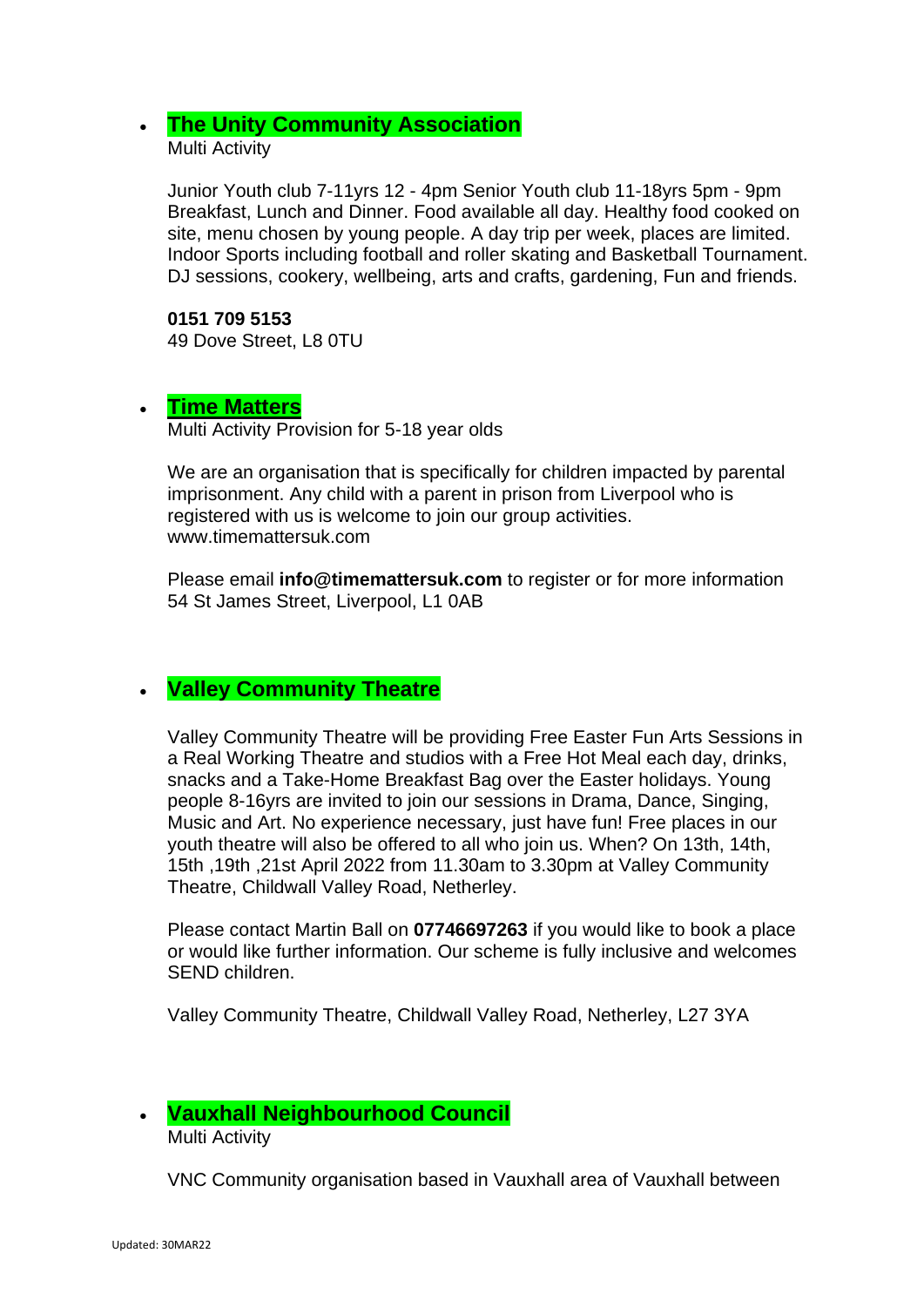Scotland Road and Vauxhall Road.

#### **0151 207 5668**

Vauxhall Millennium Centre, Silvester Street, L5 8SE

## • **Vintage Playroom CIC**

Vintage Playroom CIC will be taking part in Easter school holiday programme supported by MPAC. Our Kid's Club will be filled with creativity and performing arts for 8 days! Children will explore musical theatre, drama classes, creative storytelling, arts & crafts projects, origami, party games and free play. Laura and Rosa will lead our drama and musical theatre classes. Children will learn new songs and moves from the most loved musicals, the old and new ones. Acting out and silly role play in an imaginary scenario is always lots of fun. We also love party games so expect a lot of that, everyone gets involved! We prepared some interesting arts and craft activities to help children express themselves in a creative way. Vintage Playroom has a great collection of vintage toys and board games, that your child might not have seen before, which is very exciting for them to play with something different. Brain puzzles and quizzes are also perfect to play together. Monday -Thursday 11th-14th April and Tuesday-Friday 19th-22nd April. 9am-4pm. A healthy breakfast, lunch and snacks included. Suitable for children 5-10 years old. We aim to have up to 16-20 children on each day. You can book your child for the 1st week or the 2nd week.

To book please email **parties@vintageplayroom.co.uk** www.vintageplayroom.co.uk Facebook @vintageplayroomliverpool Venue Belvedere Academy, 17 Belvidere Road, Princes Park, Liverpool, L8 3TF

## • **[Walton Youth and Community Project](http://www.waltonyouthproject.co.uk/)**

Multi Activity provision for 8-18 year olds

WYCP Easter Programme will provide positive activities for those aged 8-19 years. With a mixture of indoor and outdoor sessions, there will be a range of activities offered each day to cater to all and inclusive of SEND. For more information and opening times, please visit our website www.wycp.uk , call the office on 0151 521 2839 or message us on social media. For our most up to date information on activities, dates and times regarding our WYCP holiday activities please follow our social media accounts and website: Website: www.wycp.uk Instagram:@waltonyouthandcommunityproject Facebook: Walton Youth and Community project Twitter: @WaltonYP

## **0151 521 2839**

67-69 City Road, L4 5UN